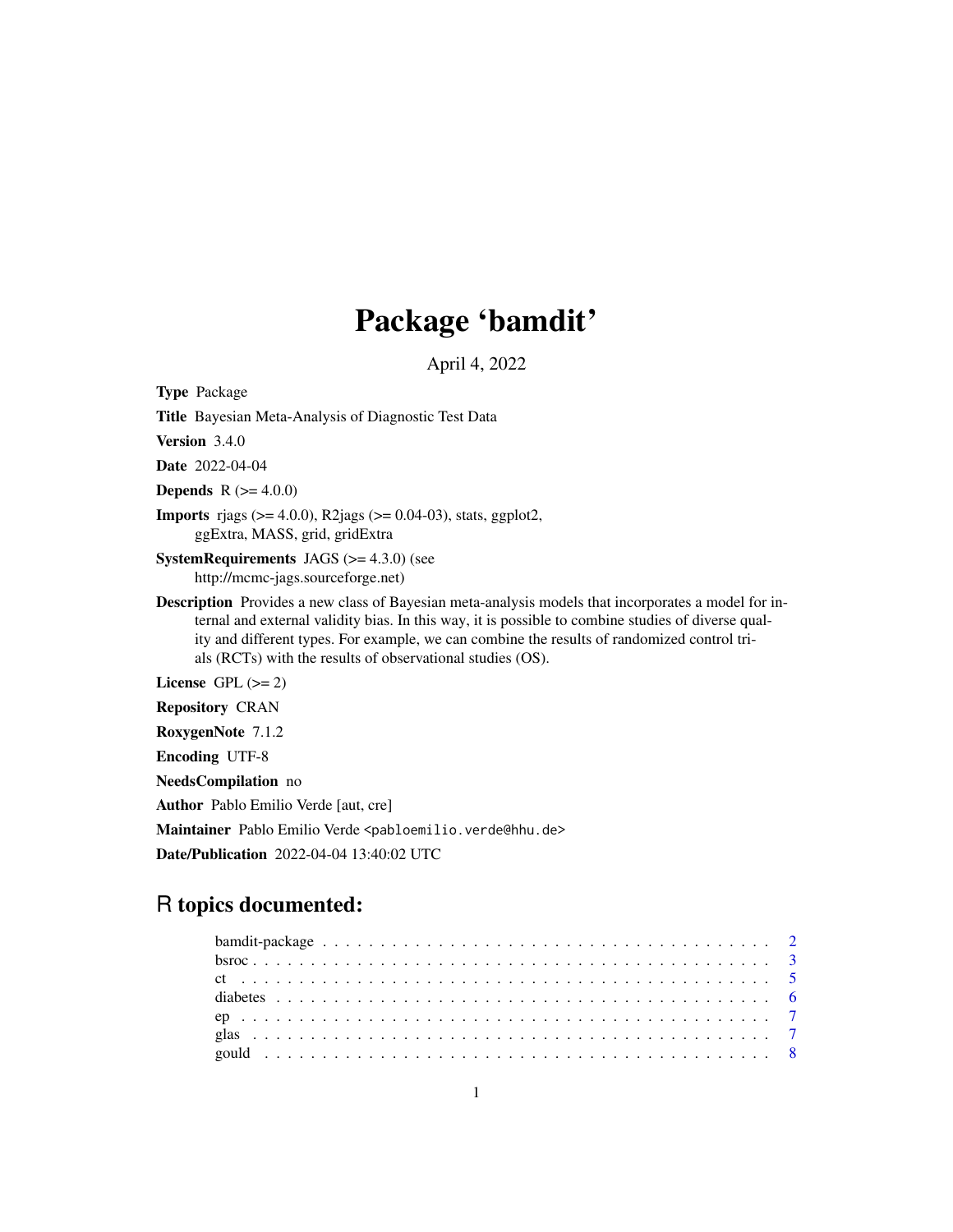# <span id="page-1-0"></span>2 bamdit-package

| Index |  |    |
|-------|--|----|
|       |  |    |
|       |  |    |
|       |  |    |
|       |  |    |
|       |  |    |
|       |  |    |
|       |  |    |
|       |  |    |
|       |  |    |
|       |  |    |
|       |  |    |
|       |  |    |
|       |  | 28 |

bamdit-package *Bayesian Meta-Analysis of Diagnostic Test Data*

# Description

Bayesian meta-analysis of diagnostic test data based on a scale mixtures bivariate random-effects model. This package was developed with the aim of simplifying the use of meta-analysis models that up to now have demanded great statistical expertise in Bayesian meta-analysis. The package implements a series of innovative statistical techniques including: the BSROC (Bayesian Summary ROC) curve, the BAUC (Bayesian AUC), predictive surfaces, the use of prior distributions that avoid boundary estimation problems of component of variance and correlation parameters, analysis of conflict of evidence and robust estimation of model parameters. In addition, the package comes with several published examples of meta-analysis that can be used for illustration or further research in this area.

# Details

| Package:  | bamdit     |
|-----------|------------|
| Type:     | Package    |
| Version:  | 3.4.0      |
| Date:     | 2022-04-04 |
| License:  | $GPL (=2)$ |
| LazyLoad: | yes        |

### Author(s)

PD Dr. Pablo Emilio Verde <pabloemilio.verde@hhu.de>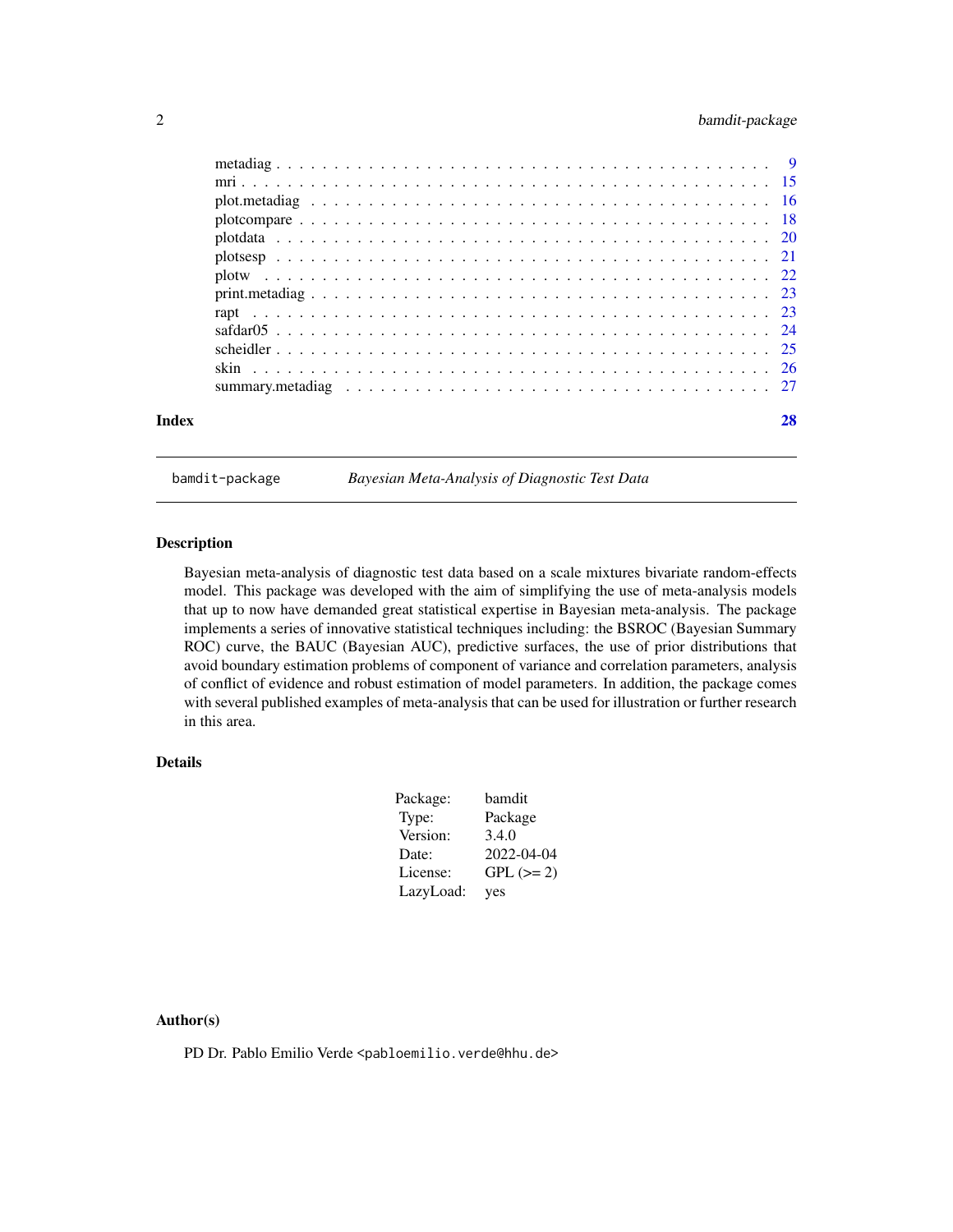#### <span id="page-2-0"></span>bsroc 3

# References

Verde P. E. (2010). Meta-analysis of diagnostic test data: A bivariate Bayesian modeling approach. Statistics in Medicine. 29(30):3088-102. doi: 10.1002/sim.4055.

Verde P. E. (2018). bamdit: An R Package for Bayesian Meta-Analysis of Diagnostic Test Data. Journal of Statistical Software. Volume 86, issue 10, pages 1–32.

bsroc *bsroc*

# Description

This function plots the observed data in the ROC (Receiving Operating Charachteristics) space with the Bayesian SROC (Summary ROC) curve. The predictive curves are approximated using a parametric model.

#### Usage

```
bsroc(
 m,
 level = c(0.05, 0.5, 0.95),
  title = "Bayesian SROC Curve",
  fpr.x = seq(0.01, 0.95, 0.01),
 partial.AUC = TRUE,
  xlim.bsrc = c(0, 1),ylim.bsrc = c(0, 1),lower.auc = 0,
  upper.auc = 0.95,
  col.fill.points = "blue",
  results.bauc = TRUE,
  results.bsroc = FALSE,
 plot.post.bauc = FALSE,
 bins = 30,
  scale.size.area = 10
)
```
#### Arguments

| m           | The object generated by metadiag.                                                   |
|-------------|-------------------------------------------------------------------------------------|
| level       | Credibility levels of the predictive curve                                          |
| title       | Optional parameter for setting a title in the plot.                                 |
| fpr.x       | Grid of values where the condition distribution is calculated.                      |
| partial.AUC | Automatically calculate the AUC for the observed range of FPRs, default is<br>TRUE. |
| xlim.bsroc  | Graphical limits of the x-axis for the BSROC curve plot.                            |
| ylim.bsroc  | Graphical limits of the y-axis for the BSROC curve plot.                            |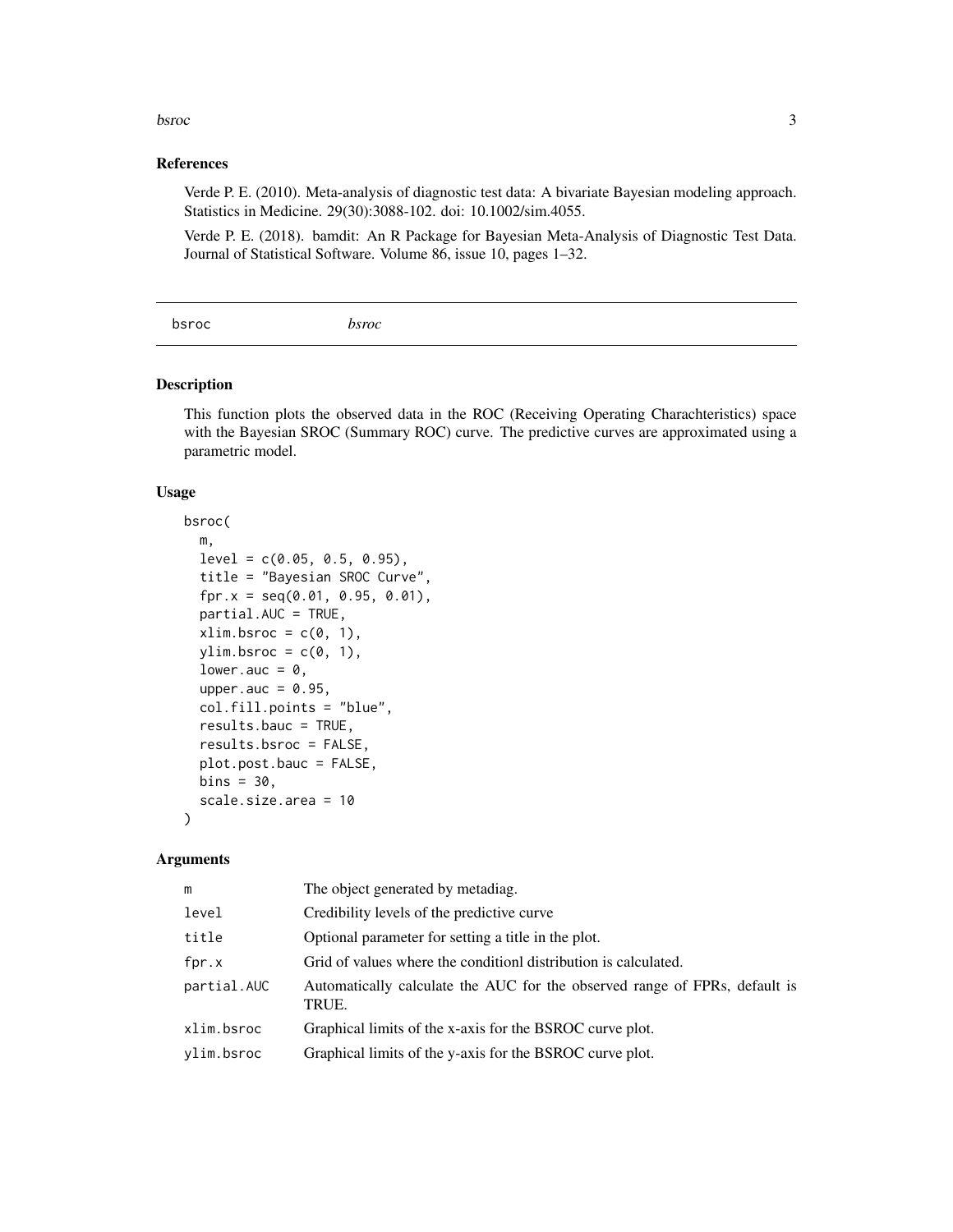<span id="page-3-0"></span>

| lower.auc       | Lower limit of the AUC.                                                                                  |
|-----------------|----------------------------------------------------------------------------------------------------------|
| upper.auc       | Upper limit of the AUC.                                                                                  |
| col.fill.points |                                                                                                          |
|                 | Color used to fill points, default is blue.                                                              |
| results.bauc    | Print results of the Bayesian Area Under the Curve, default value is TRUE.                               |
| results.bsroc   | Print results of the Bayesian SROC curve, default value is FALSE.                                        |
|                 | plot.post.bauc The BSROC and the posterior of the BAUC are ploted in the same page, default<br>is FALSE. |
| bins            | Histograms' bins.                                                                                        |
| scale.size.area |                                                                                                          |
|                 | Scale area for the ploted points, default $= 10$ .                                                       |

#### References

Verde P. E. (2010). Meta-analysis of diagnostic test data: A bivariate Bayesian modeling approach. Statistics in Medicine. 29(30):3088-102. doi: 10.1002/sim.4055.

Verde P. E. (2018). bamdit: An R Package for Bayesian Meta-Analysis of Diagnostic Test Data. Journal of Statisticsl Software. Volume 86, issue 10, pages 1–32.

#### See Also

[metadiag](#page-8-1).

#### Examples

```
## execute analysis
## Not run:
# Example: data from Glas et al. (2003).....................................
data(glas)
glas.t <- glas[glas$marker == "Telomerase", 1:4]
glas.m1 <- metadiag(glas.t, re = "normal", link = "logit")
bsroc(glas.m1)
bsroc(glas.m1, plot.post.bauc = TRUE)
# Example: data from Scheidler et al. (1997)
# In this example the range of the observed FPR is less than 20%.
# Calculating the BSROC curve makes no sense! You will get a warning message!
data(mri)
mri.m <- metadiag(mri)
bsroc(mri.m)
## End(Not run)
```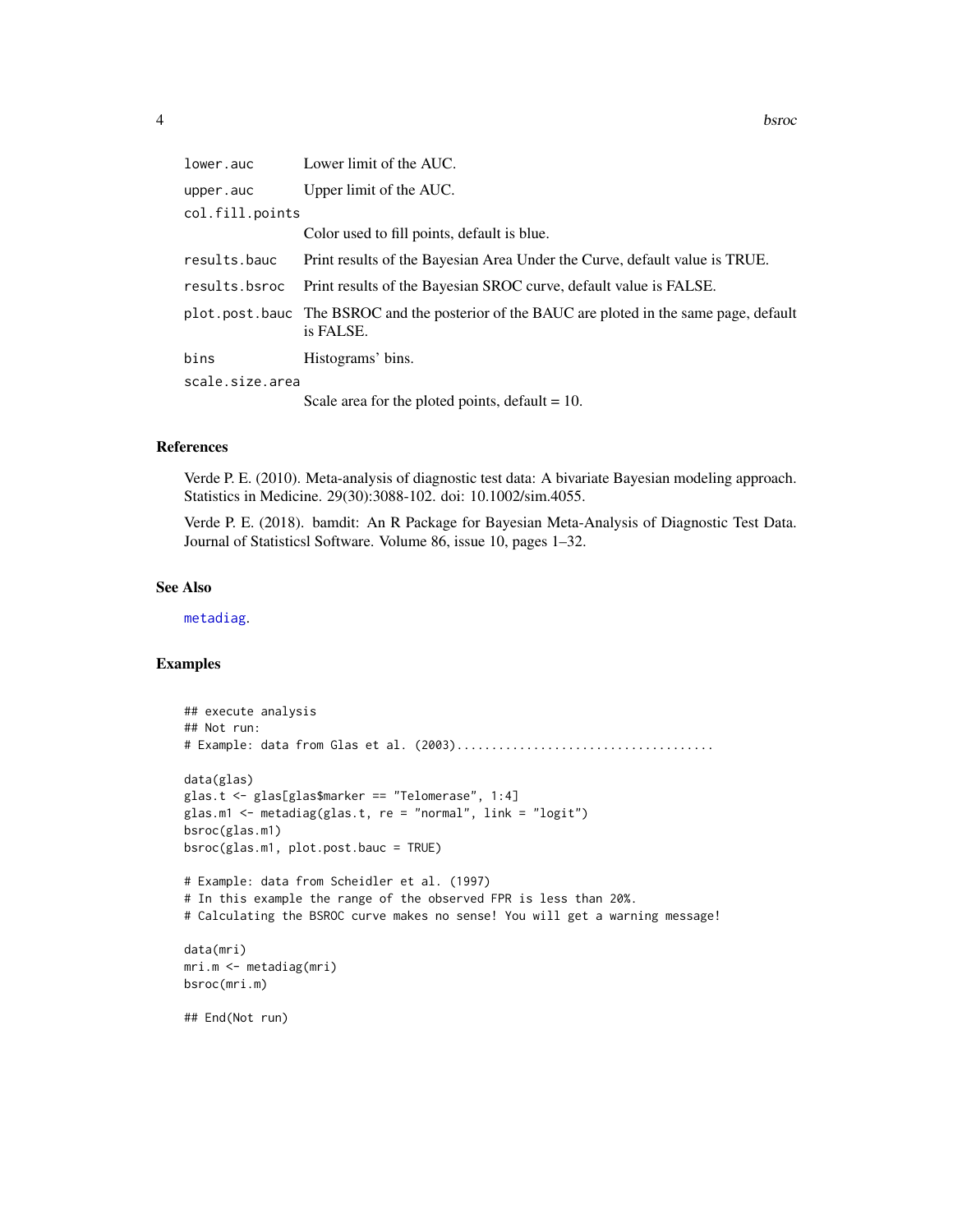#### <span id="page-4-0"></span>Description

This data frame corresponds to 51 clinical studies reporting the accuracy of computer tomography (CT) scans for the diagnosis of appendicities.

#### Format

A matrix with 51 rows and 17 columns. Each row represents study results, the columns are:

tp number of true positives.

n1 number of patients with disease.

fp number of false positives.

n2 number of patients without disease.

Author First author and year.

country Country:  $EU = 1$ , others/ $USA = 2$ .

hosp Type of hospital:  $1 =$  university,  $2 =$  others.

inclus Inclusion criteria:  $1 =$  Suspected,  $2 =$  appendectomy.

**indfind** Other CT findings included:  $1 = no$ ,  $2 = yes$ .

design Study design:  $1 =$  prospective,  $2 =$  retrospective.

contr Contrast medium:  $1 = no$ ,  $2 = yes$ .

localis Localisation:  $1 =$  one area,  $2 =$  more than one area.

child Children included:  $1 = no$ ,  $2 = yes$ .

fup.na Followup:  $0 = no$ ,  $1 = yes$ .

refer.na Valid reference:  $0 = no$ ,  $1 = yes$ .

sample.na Sample:  $0 =$  selected,  $1 =$  consecutive/random.

**gender.na** Gender, female:  $0 =$  less than 50%; 1 = more than 50%.

#### Details

This data frame corresponds to 51 clinical studies reporting the accuracy of computer tomography (CT) scans for the diagnosis of appendicities.

#### Source

The data were obtainded from

Ohmann C, Verde PE, Gilbers T, Franke C, Fuerst G, Sauerland S, Boehner H. (2006) Systematic review of CT investigation in suspected acute appendicitis. *Final Report; Coordination Centre for Clinical Trials, Heinrich-Heine University*. Moorenstr. 5, D-40225 Duesseldorf Germany.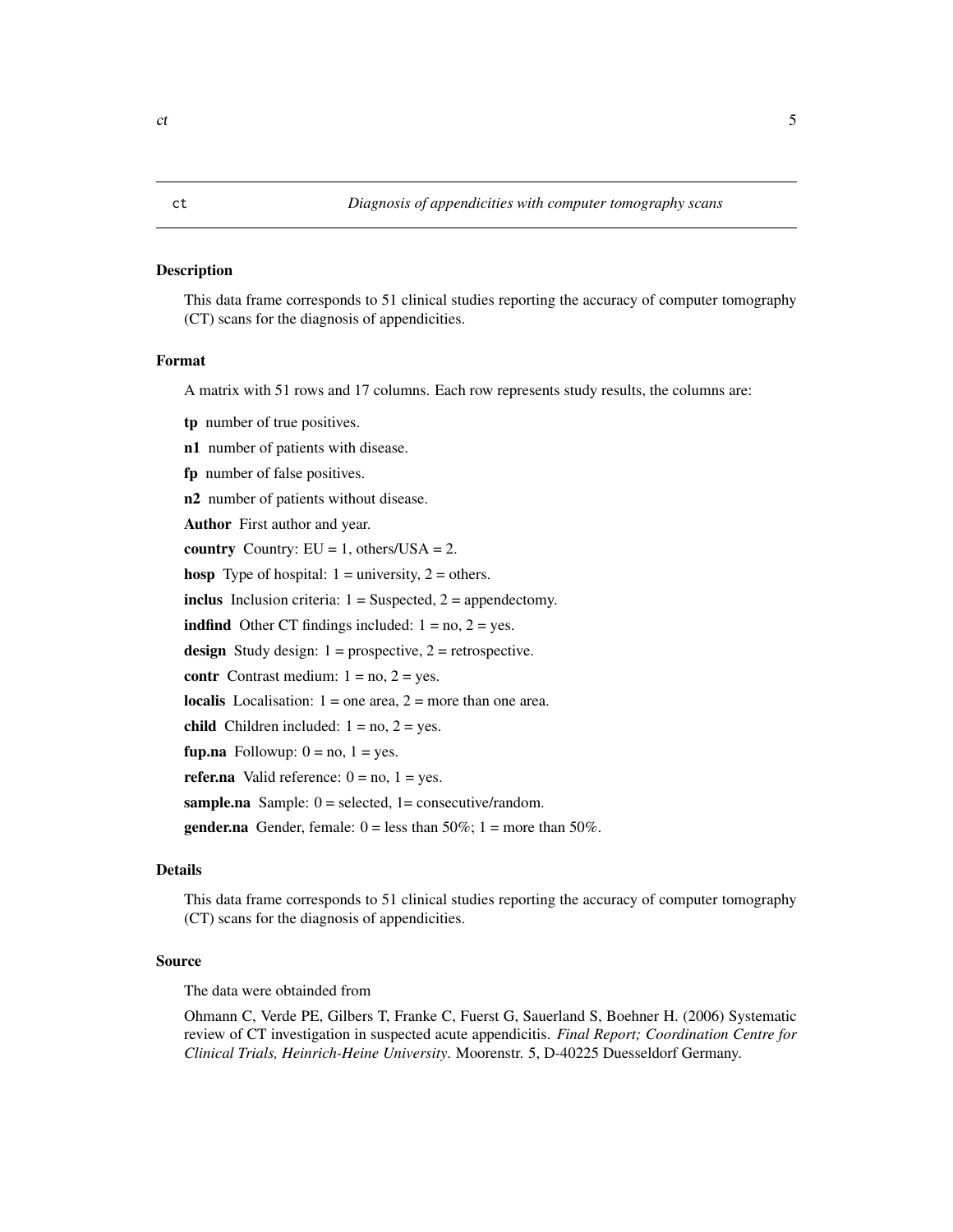#### <span id="page-5-0"></span>References

Verde P. E. (2010). Meta-analysis of diagnostic test data: A bivariate Bayesian modeling approach. *Statistics in Medicine*. 29, 3088-3102.

| diabetes | Systematic review which compares the accuracy of HbA1c vs FPG in |
|----------|------------------------------------------------------------------|
|          | <i>diabetes</i>                                                  |

#### Description

This data frame contains results of diagnostic accuracy of 38 studies which reported comparison of sensitivity and specificity between HbA1c vs FPG in a population based screening for type 2 diabetes.

### Format

A data frame with 38 rows and 9 columns. Each row represents study results, the columns are:

Study Name of the first author.

TP\_HbA1c Number of true positive cases for HbA1c.

FP\_HbA1c Number of false positive cases for HbA1c.

FN\_HbA1c Number of false negative cases for HbA1c.

TN\_HbA1c Number of true negative cases for HbA1c.

TP\_FPG Number of true positive cases for FPG.

FP\_FPG Number of false positive cases for FPG.

FN\_FPG Number of false negative cases for FPG.

TN\_FPG Number of true negative cases for FPG.

#### Details

This data frame contains results of diagnostic accuraccy of 38 studies which reported comparison of sensitivity and specificity between HbA1c vs FPG in a population-based screening for type 2 diabetes.

#### Source

Hoyer, A., Kuss, O. Meta-analysis for the comparison of two disgnostic test: a new approach based on copulas. Stat. Med. 2018; 37:739-748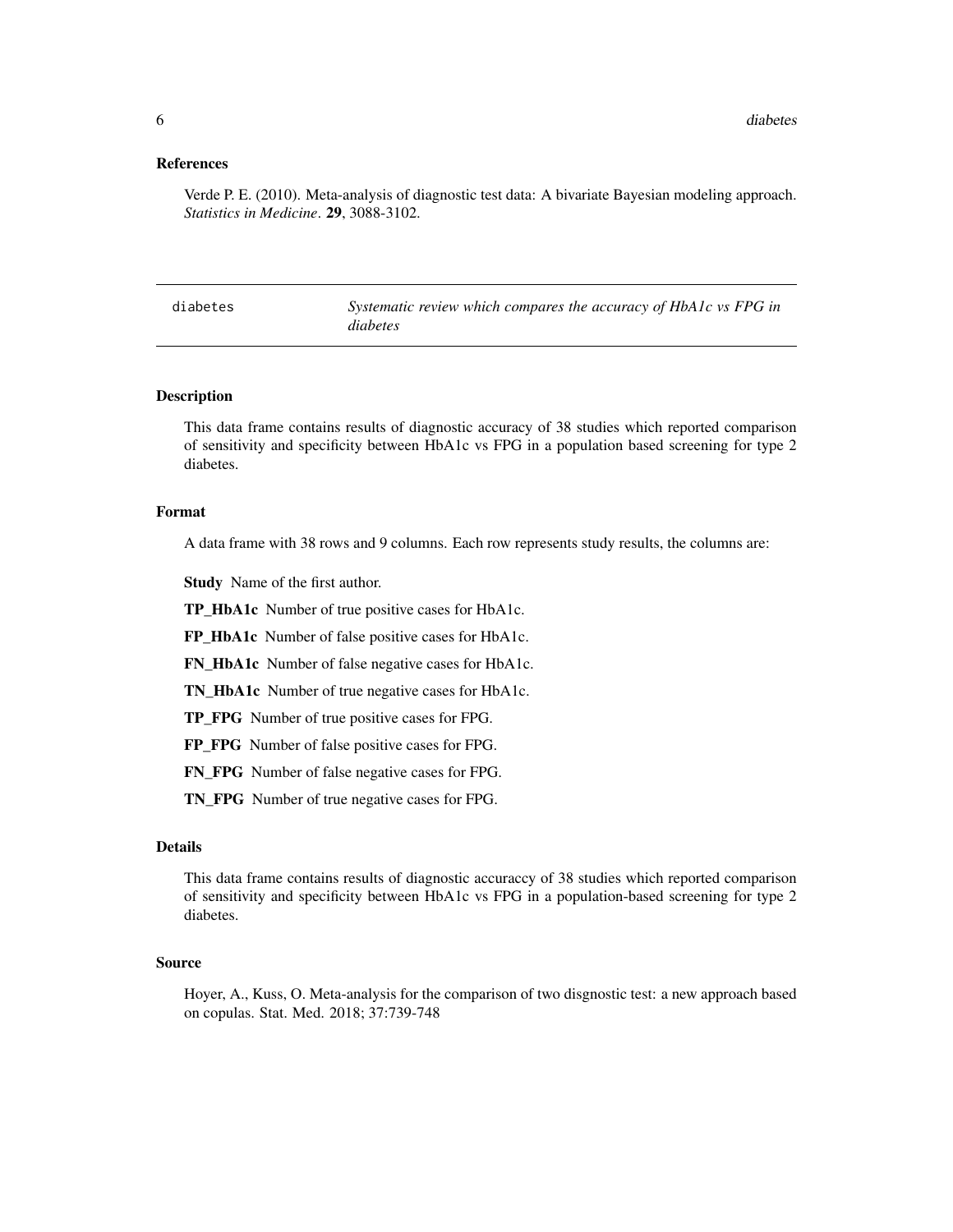#### <span id="page-6-0"></span>Description

Ectopic pregnancy vs. all other pregnancies data Table III Mol et al. 1998

# Format

A matrix with 21 rows and 8 columns. Each row represents study results, the columns are:

- tp number of true positives.
- n1 number of patients with disease.
- fp number of false positives.
- n2 number of patients without disease.
- d1 Prospective vs. retrospective.
- d2 Cohort vs. case-control
- d3 Consecutive sampling patients series vs. non-consecutive.

#### Source

Table III Mol et al. 1998

glas *Tumor markers in the diagnosis of primary bladder cancer.*

# Description

Outcome of individual studies evaluating urine markers

# Format

A matrix with 46 rows and 7 columns. Each row represents study results, the columns are:

- tp number of true positives.
- n1 number of patients with disease.
- fp number of false positives.

n2 number of patients without disease.

author first author of the study.

cutoff cutoff in U/ml.

marker test method used in the study.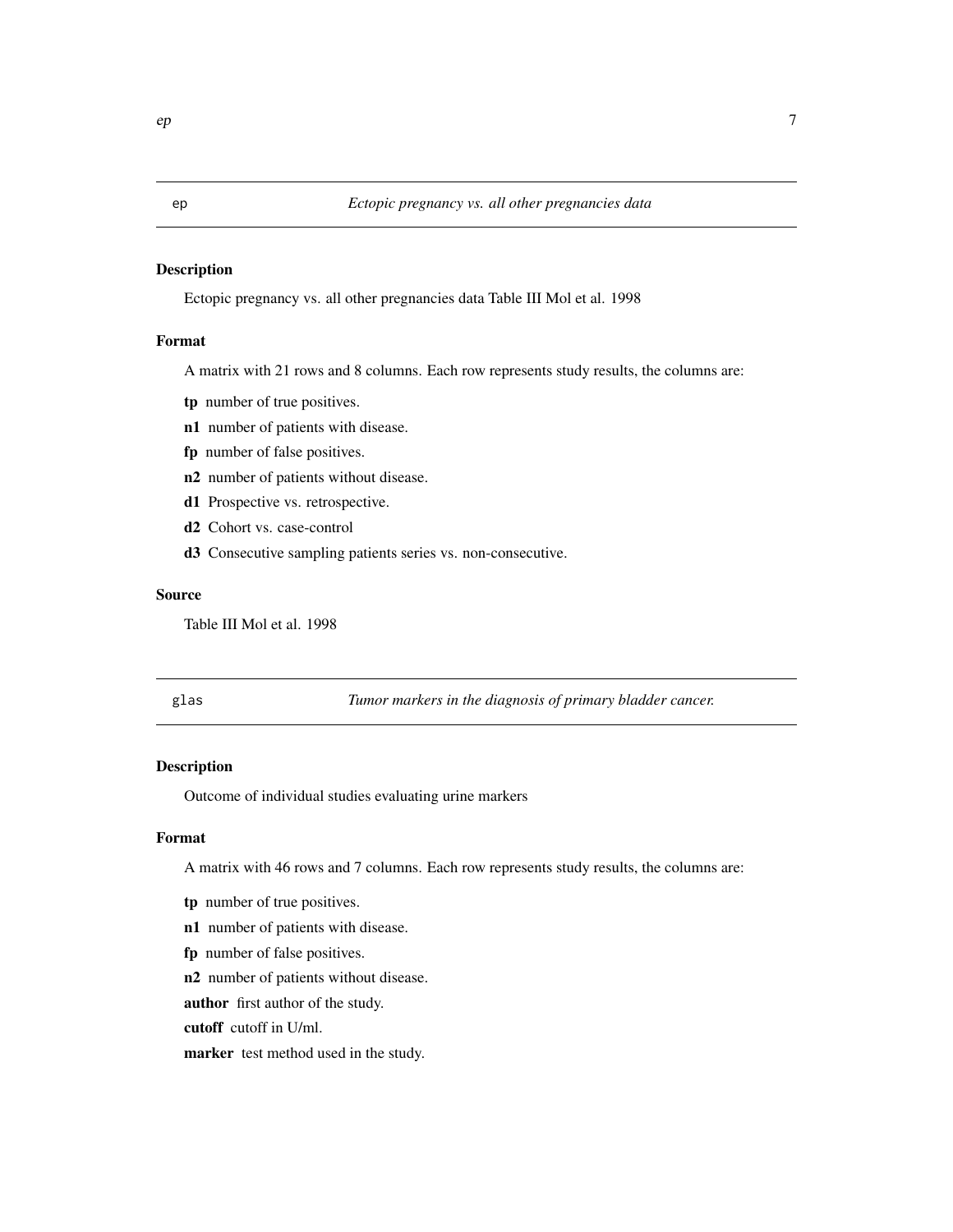<span id="page-7-0"></span>Glas AS, Roos D, Deutekom M, Zwindermann AH, Bossuyt PM, Kurth KH. (2003) Tumor markers in the diagnosis of primary bladder cancer. A systematic review. *Journal of Urology*; 169:1975-82.

#### References

Verde P. E. (2010). Meta-analysis of diagnostic test data: A bivariate Bayesian modeling approach. *Statistics in Medicine*. 29, 3088-3102.

| gould | Accuracy of Positron Emission Tomography for Diagnosis of Pul- |
|-------|----------------------------------------------------------------|
|       | monary Nodules and Mass Lesions                                |

#### Description

Data from a Meta-Analysis of Studies Quality of FDG-PET for Diagnosis of SPNs and Mass Lesions

#### Format

A matrix with 31 rows and 6 columns. Each row represents study results, the columns are:

- tp number of true positives.
- n1 number of patients with disease.
- fp number of false positives.
- n2 number of patients without disease.
- author first author of the study.
- year publication date.

### Source

The data were obtainded from

Gould MK, Maclean CC, Kuschner WG, Rydzak CE, Owens Dk. (2001) Accuracy of positron emission tomography for diagnosis of pulmonary nodules and mass lesions: a meta-analysis. *The Journal of the American Medical Association*;285:914-24.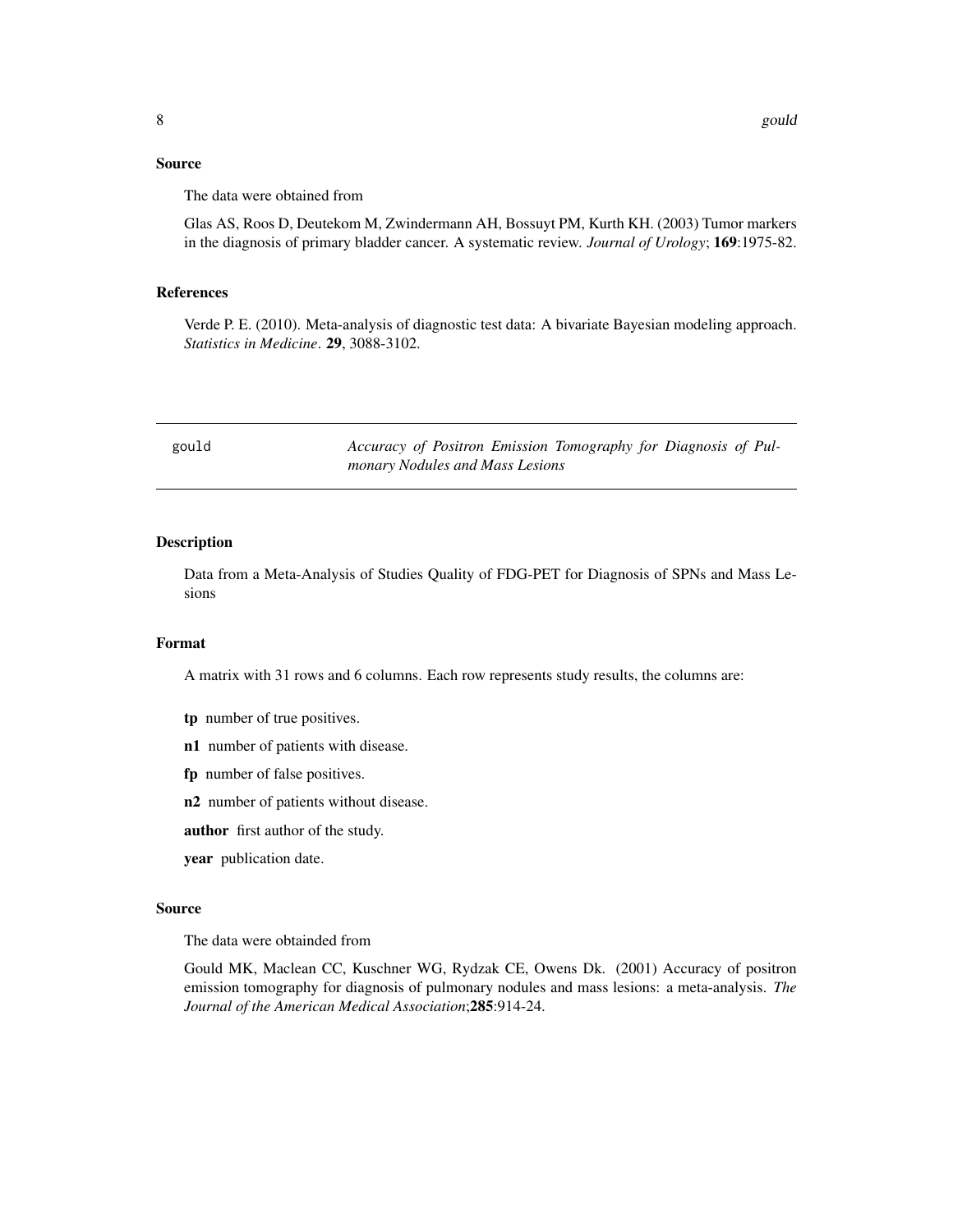<span id="page-8-1"></span><span id="page-8-0"></span>

#### Description

This function performers a Bayesian meta-analysis of diagnostic test data by fitting a bivariate random effects model. The number of true positives and false positives are modeled with two conditional Binomial distributions and the random-effects are based on a bivariate scale mixture of Normals. Computations are done by calling JAGS (Just Another Gibbs Sampler) to perform MCMC (Markov Chain Monte Carlo) sampling and returning an object of the class *mcmc.list*.

#### Usage

```
metadiag(
  data,
  two.by.two = FALSE,
  re = "normal",
  re.model = "DS".link = "logit",mean.mu.D = 0,
 mean.mu.S = \theta,
  sd.mu.D = 1,
  sd.mu.S = 1,
  sigma.D.upper = 10,
  sigma.S.upper = 10,
  mean.Fisher.rho = 0,
  sd.Fisher.rho = 1/sqrt(2),
  df = 4,
  df.estimate = FALSE,
  df.lower = 3,
  df.upper = 20,
  split.w = FALSE,n.1.new = 50,
 n.2.new = 50,
 nr.chains = 2,
  nr.iterations = 10000,
  nr.addapt = 1000,nr.burnin = 1000,nr.thin = 1,
 be.quiet = FALSE,
  r2jags = TRUE)
```
# Arguments

data Either a data frame with at least 4 columns containing the true positives (tp), number of patients with disease (n1), false positives (fp), number of patients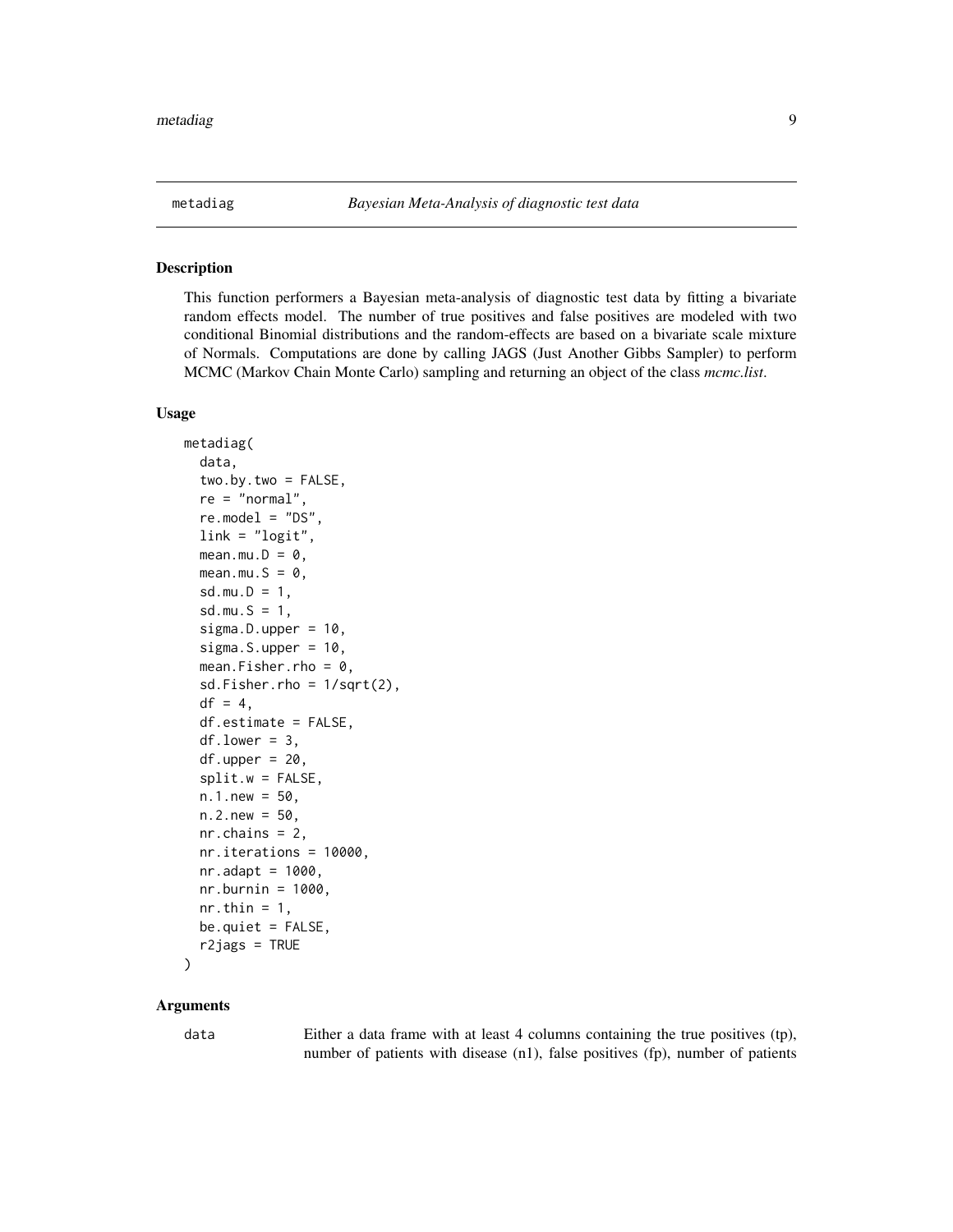|                                  | without disease $(n2)$ , or for two.by.two = TRUE a data frame where each line<br>contains the diagnostic results as a two by two table, where the column names<br>are: TP, FP, TN, FN.                                                                   |
|----------------------------------|-----------------------------------------------------------------------------------------------------------------------------------------------------------------------------------------------------------------------------------------------------------|
| two.by.two                       | If TRUE indicates that the diagnostic results are given as: TP, FP, TN, FN.                                                                                                                                                                               |
| re                               | Random effects distribution for the resulting model. Possible values are normal<br>for bivariate random effects and sm for scale mixtures.                                                                                                                |
| re.model                         | If re.model = "DS" indicates that the sum and differences of TPR and FPR are<br>modeled as random effects and re.model = "SeSp" indicates that the Sensitivity<br>and Specificity are modeled as ranodm effects. The defualt value is re.model =<br>"DS". |
| link                             | The link function used in the model. Possible values are <i>logit</i> , <i>cloglog probit</i> .                                                                                                                                                           |
| mean.mu.D                        | prior Mean of D, default value is 0.                                                                                                                                                                                                                      |
| mean.mu.S                        | prior Mean of S, default value is 0.                                                                                                                                                                                                                      |
| sd.mu.D                          | prior Standard deviation of D, default value is 1 (the prior of mu.D is a logistic<br>distribution).                                                                                                                                                      |
| sd.mu.S                          | prior Standard deviation of S, default value is 1 (the prior of mu.S is a logistic<br>distribution).                                                                                                                                                      |
| sigma.D.upper                    | Upper bound of the uniform prior of sigma.S, default value is 10.                                                                                                                                                                                         |
| sigma.S.upper<br>mean.Fisher.rho | Upper bound of the uniform prior of sigma.S, default value is 10.                                                                                                                                                                                         |
|                                  | Mean of rho in the Fisher scale default value is 0.                                                                                                                                                                                                       |
| sd.Fisher.rho                    | Standard deviation of rho in the Fisher scale, default value is 1/sqrt(2).                                                                                                                                                                                |
| df                               | If de.estimate = FALSE, then df is the degrees of freedom for the scale mixture<br>distribution, default value is 4.                                                                                                                                      |
| df.estimate                      | Estimate the posterior of df. The defualt value is FALSE.                                                                                                                                                                                                 |
| df.lower                         | Lower bound of the prior of df. The defulat value is 3.                                                                                                                                                                                                   |
| df.upper                         | Upper bound of the prior of df. The defulat value is 30.                                                                                                                                                                                                  |
| split.w                          | Split the w parameter in two independent weights one for each random effect.<br>The default value is FALSE.                                                                                                                                               |
| $n.1.$ new                       | Number of patients with disease in a predictive study default is 50.                                                                                                                                                                                      |
| $n.2.$ new                       | Number of patients with non-disease in a predictive study default is 50.                                                                                                                                                                                  |
| nr.chains                        | Number of chains for the MCMC computations, default 5.                                                                                                                                                                                                    |
| nr.iterations                    | Number of iterations after adapting the MCMC, default is 10000. Some models<br>may need more iterations.                                                                                                                                                  |
| nr.adapt                         | Number of iterations in the adaptation process, defualt is 1000. Some models<br>may need more iterations during adptation.                                                                                                                                |
| nr.burnin                        | Number of iteration discared for burnin period, default is 1000. Some models<br>may need a longer burnin period.                                                                                                                                          |
| nr.thin                          | Thinning rate, it must be a positive integer, the default value 1.                                                                                                                                                                                        |
| be.quiet                         | Do not print warning message if the model does not adapt default value is<br>FALSE. If you are not sure about the adaptation period choose be quiet=TRUE.                                                                                                 |
| r2jags                           | Which interface is used to link R to JAGS (rjags and R2jags) default value is<br>R2Jags TRUE.                                                                                                                                                             |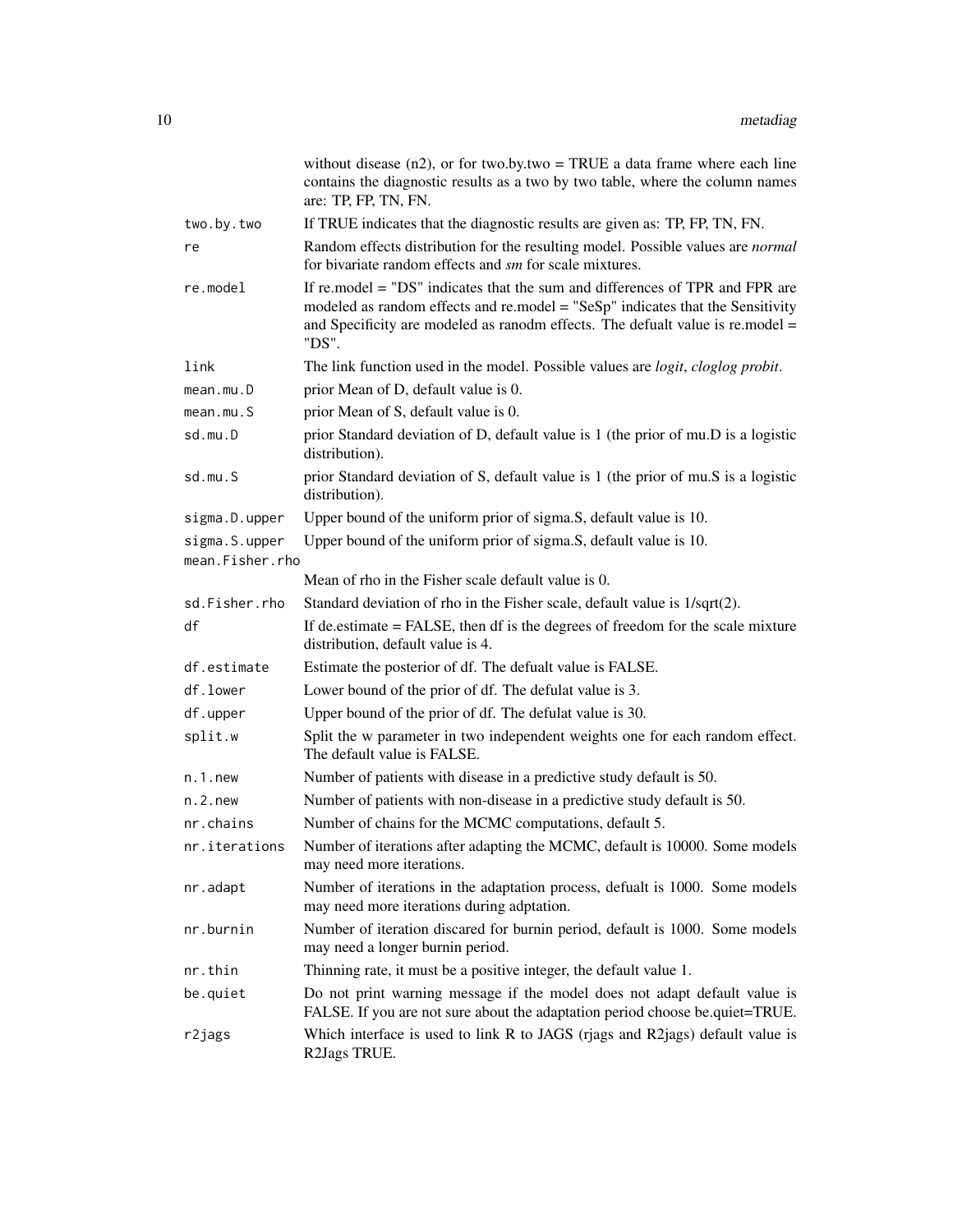#### metadiag and the state of the state of the state of the state of the state of the state of the state of the state of the state of the state of the state of the state of the state of the state of the state of the state of t

#### Details

Installation of JAGS: It is important to note that R 3.3.0 introduced a major change in the use of toolchain for Windows. This new toolchain is incompatible with older packages written in C++. As a consequence, if the installed version of JAGS does not match the R installation, then the rjags package will spontaneously crash. Therefore, if a user works with R version >= 3.3.0, then JAGS must be installed with the installation program JAGS-4.2.0-Rtools33.exe. For users who continue using R 3.2.4 or an earlier version, the installation program for JAGS is the default installer JAGS-4.2.0.exe.

#### Value

This function returns an object of the class metadiag. This object contains the MCMC output of each parameter and hyper-parameter in the model, the data frame used for fitting the model, the link function, type of random effects distribution and the splitting information for conflict of evidence analysis.

The results of the object of the class metadiag can be extracted with R2jags or with rjags. In addition a summary, a print and a plot functions are implemented for this type of object.

#### References

Verde P. E. (2010). Meta-analysis of diagnostic test data: A bivariate Bayesian modeling approach. Statistics in Medicine. 29(30):3088-102. doi: 10.1002/sim.4055.

Verde P. E. (2018). bamdit: An R Package for Bayesian Meta-Analysis of Diagnostic Test Data. Journal of Statisticsl Software. Volume 86, issue 10, pages 1–32.

#### Examples

```
## Not run:
# Example: data from Glas et al. (2003).....................................
library(bamdit)
data("glas")
glas.t <- glas[glas$marker == "Telomerase", 1:4]
glas.t <- glas[glas$marker == "Telomerase", 1:4]
# Simple visualization ...
plotdata(glas.t, # Data frame
        two.by.two = FALSE # Data is given as: (tp, n1, fp, n2)
        )
glas.m1 <- metadiag(glas.t, \qquad # Data frame
                  two.by.two = FALSE, # Data is given as: (tp, n1, fp, n2)
                  re = "normal", # Random effects distribution
                  re.model = "DS", # Random effects on D and S
                  link = "logit", # Link function
                  sd.Fisher.rho = 1.7, # Prior standard deviation of correlation
```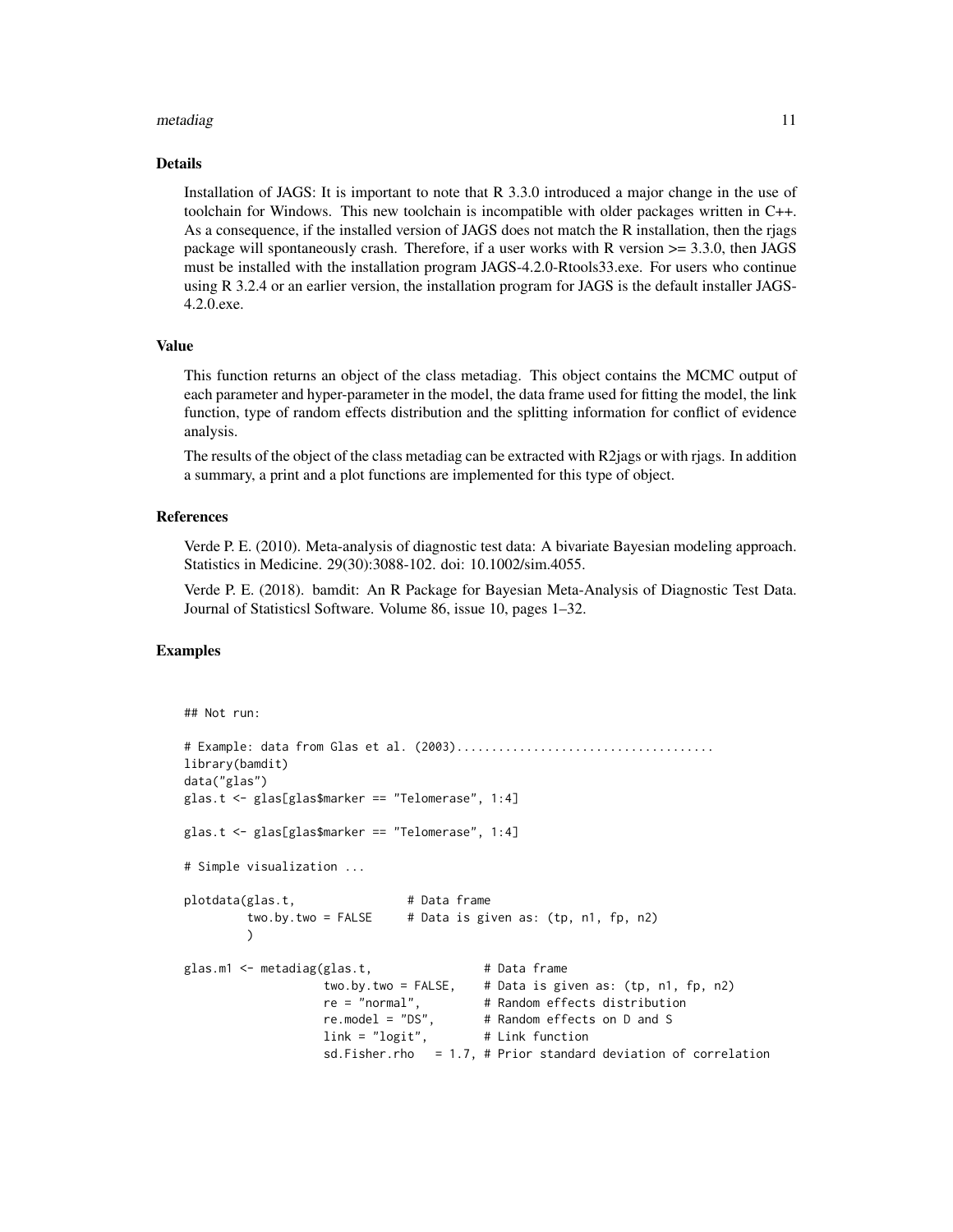```
nr.burnin = 1000, # Iterations for burnin
                   nr.iterations = 10000, # Total iterations
                   nr. chains = 2, # Number of chains
                   r2jags = TRUE) # Use r2jags as interface to jags
 summary(glas.m1, digit=3)
 plot(glas.m1, # Fitted model
     level = c(0.5, 0.75, 0.95), # Credibility levels
     parametric.smooth = TRUE) # Parametric curve
# Plot results: based on a non-parametric smoother of the posterior predictive rates .......
plot(glas.m1, # Fitted model
    level = c(0.5, 0.75, 0.95), # Credibility levels
    parametric.smooth = FALSE) # Non-parametric curve
# Using the pipe command in the package dplyr ...............................................
library(dplyr)
glas.t %>%
 metadiag(re = "normal", re.model ="SeSp") %>%
 plot(parametric.smooth = FALSE, color.pred.points = "red")
# Visualization of posteriors of hyper-parameters .........................................
library(ggplot2)
library(GGally)
library(R2jags)
attach.jags(glas.m1)
hyper.post <- data.frame(mu.D, mu.S, sigma.D, sigma.S, rho)
ggpairs(hyper.post, \qquad \qquad \qquad # Data frametitle = "Hyper-Posteriors", # title of the graph
      lower = list(continuous = "density") # contour plots
      \lambda#............................................................................
# List of different statistical models:
# 1) Different link functions: logit, cloglog and probit
# 2) Different parametrization of random effects in the link scale:
# DS = "differences of TPR and FPR"
# SeSp = "Sensitivity and Specificity"
# 3) Different random effects distributions:
# "normal" or "sm = scale mixtures".
```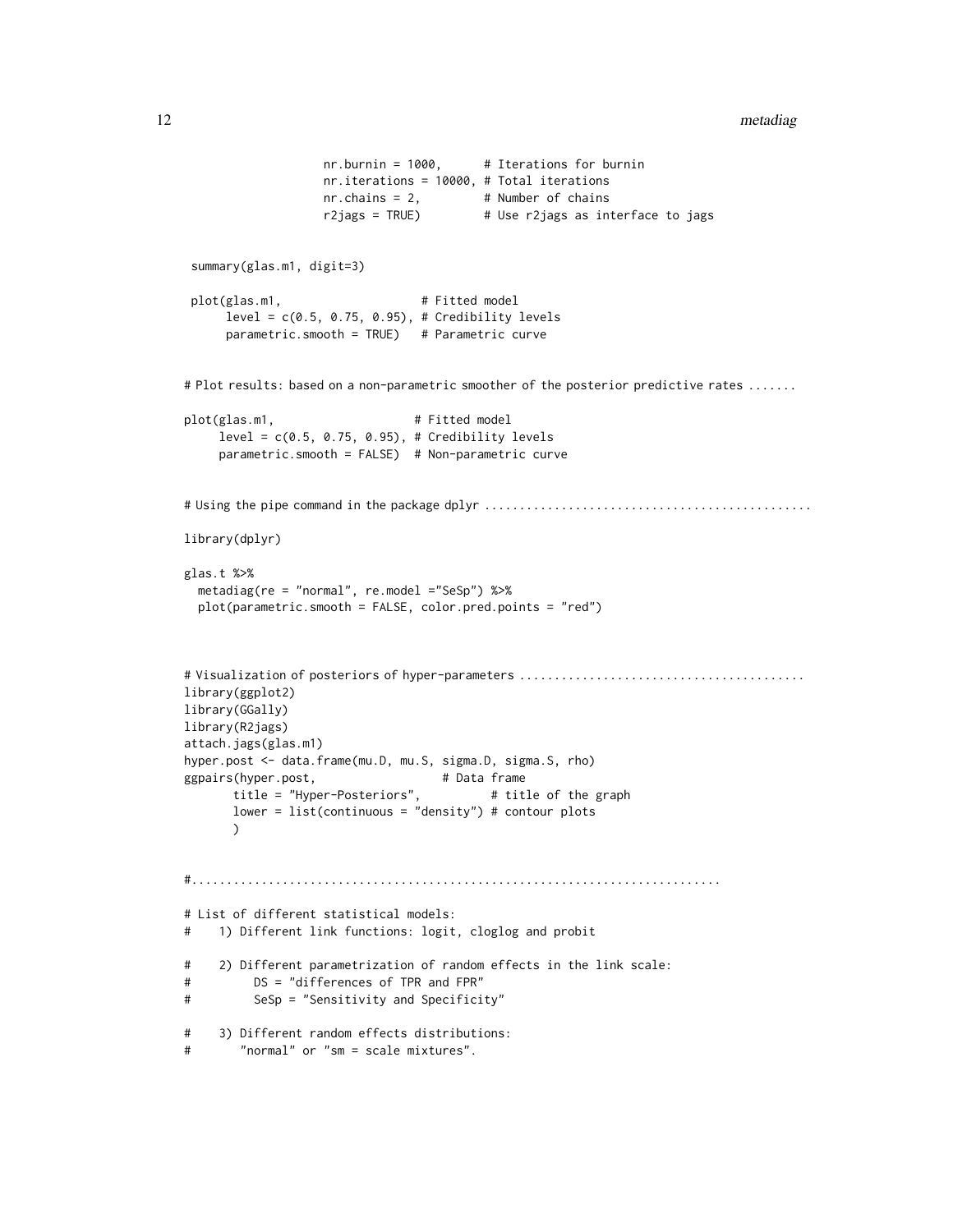#### metadiag and the state of the state of the state of the state of the state of the state of the state of the state of the state of the state of the state of the state of the state of the state of the state of the state of t

```
# 4) For the scale mixture random effects:
# split.w = TRUE => "split the weights".
# 5) For the scale mixture random effects:
# df.estimate = TRUE => "estimate the degrees of freedom".
# 6) For the scale mixture random effects:
# df.estimate = TRUE => "estimate the degrees of freedom".
# 7) For the scale mixture random effects:
# df = 4 => "fix the degrees of freedom to a particual value".
# Note that df = 1 fits a Cauchy bivariate distribution to the random effects.
# logit-normal-DS
m <- metadiag(glas.t, re = "normal", re.model = "DS", link = "logit")
summary(m)
plot(m)
# cloglog-normal-DS
summary(metadiag(glas.t, re = "normal", re.model = "DS", link = "cloglog"))
# probit-normal-DS
summary(metadiag(glas.t, re = "normal", re.model = "DS", link = "probit"))
# logit-normal-SeSp
summary(metadiag(glas.t, re = "normal", re.model = "SeSp", link = "logit"))
# cloglog-normal-SeSp
summary(metadiag(glas.t, re = "normal", re.model = "SeSp", link = "cloglog"))
# probit-normal-SeSp
summary(metadiag(glas.t, re = "normal", re.model = "SeSp", link = "probit"))
# logit-sm-DS
summary(metadiag(glas.t, re = "sm", re.model = "DS", link = "logit", df = 1))
# cloglog-sm-DS
summary(m<-metadiag(glas.t, re = "sm", re.model = "DS", link = "cloglog", df = 1))
plot(m, parametric.smooth = FALSE)
# probit-sm-DS
summary(m<-metadiag(glas.t, re = "sm", re.model = "DS", link = "probit", df = 1))
plot(m, parametric.smooth = FALSE)
# logit-sm-SeSp
summary(m<-metadiag(glas.t, re = "sm", re.model = "SeSp", link = "logit", df = 1))
plot(m, parametric-smooth = FALSE, level = c(0.5, 0.9))# cloglog-sm-SeSp
summary(m<-metadiag(glas.t, re = "sm", re.model = "SeSp", link = "cloglog", df = 1))
plot(m, parametric-smooth = FALSE, level = c(0.5, 0.9))# probit-sm-SeSp
summary(m<-metadiag(glas.t, re = "sm", re.model = "SeSp", link = "probit", df = 1))
```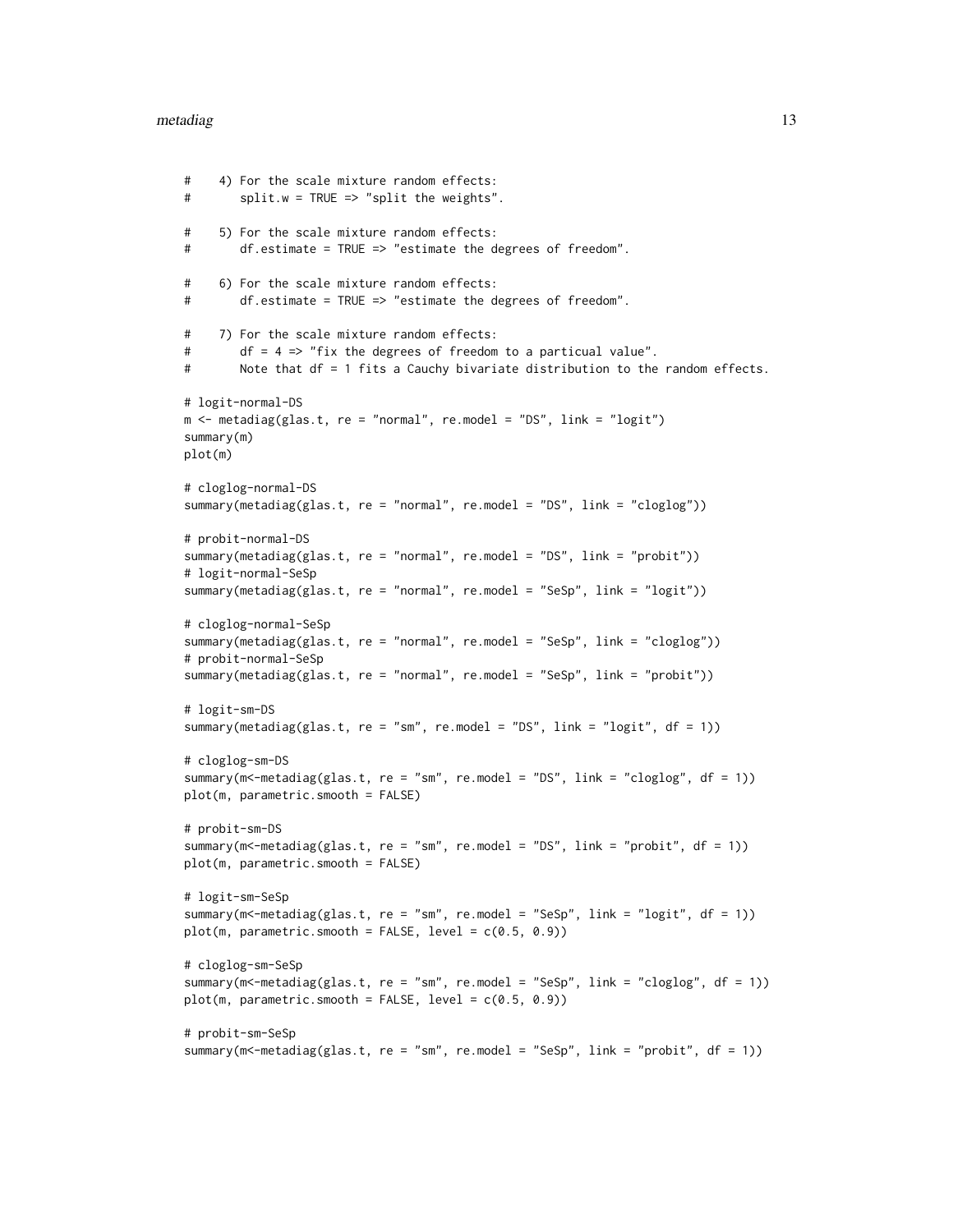```
14 metadiag
```

```
plot(m, parametric-smooth = FALSE, level = c(0.5, 0.9))# logit-sm-DS-df
summary(m<-metadiag(glas.t, re = "sm", re.model = "DS", link = "logit",
df.estimate = TRUE))
plot(m, parametric-smooth = FALSE, level = c(0.5, 0.9))# cloglog-sm-DS-df
summary(m<-metadiag(glas.t, re = "sm", re.model = "DS", link = "cloglog",
df.estimate = TRUE))
plot(m, parametric.smooth = FALSE, level = c(0.5, 0.9))
# probit-sm-DS-df
summary(m<-metadiag(glas.t, re = "sm", re.model = "DS", link = "probit",
df.estimate = TRUE))
plot(m, parametric-smooth = FALSE, level = c(0.5, 0.9))# logit-sm-SeSp-df
summary(m<-metadiag(glas.t, re = "sm", re.model = "SeSp", link = "probit",
df.estimate = TRUE))
plot(m, parametric-smooth = FALSE, level = c(0.5, 0.9))# cloglog-sm-SeSp-df
summary(m<-metadiag(glas.t, re = "sm", re.model = "SeSp", link = "cloglog",
df.estimate = TRUE))
plot(m, parametric-smooth = FALSE, level = c(0.5, 0.9))# probit-sm-SeSp-df
summary(m<-metadiag(glas.t, re = "sm", re.model = "SeSp", link = "probit",
df.estimate = TRUE))
plot(m, parametric-smooth = FALSE, level = c(0.5, 0.9))# split.w ...................................................................
# logit-sm-DS
summary(m <- metadiag(glas.t, re = "sm", re.model = "DS", link = "logit", split.w = TRUE, df = 10))
plot(m)
# cloglog-sm-DS
summary(m<-metadiag(glas.t, re = "sm", re.model = "DS", link = "cloglog", split.w = TRUE, df = 4))
plot(m)
# probit-sm-DS
summary(m<-metadiag(glas.t, re = "sm", re.model = "DS", link = "probit", split.w = TRUE, df = 4))
plot(m, parametric.smooth = FALSE)
# logit-sm-SeSp
summary(m<-metadiag(glas.t, re = "sm", re.model = "SeSp", link = "logit", split.w = TRUE, df = 1))
plot(m, parametric-smooth = FALSE, level = c(0.5, 0.9))plotw(m)
# cloglog-sm-SeSp
```

```
summary(m<-metadiag(glas.t, re = "sm", re.model = "SeSp", link = "cloglog", split.w = TRUE, df = 1))
```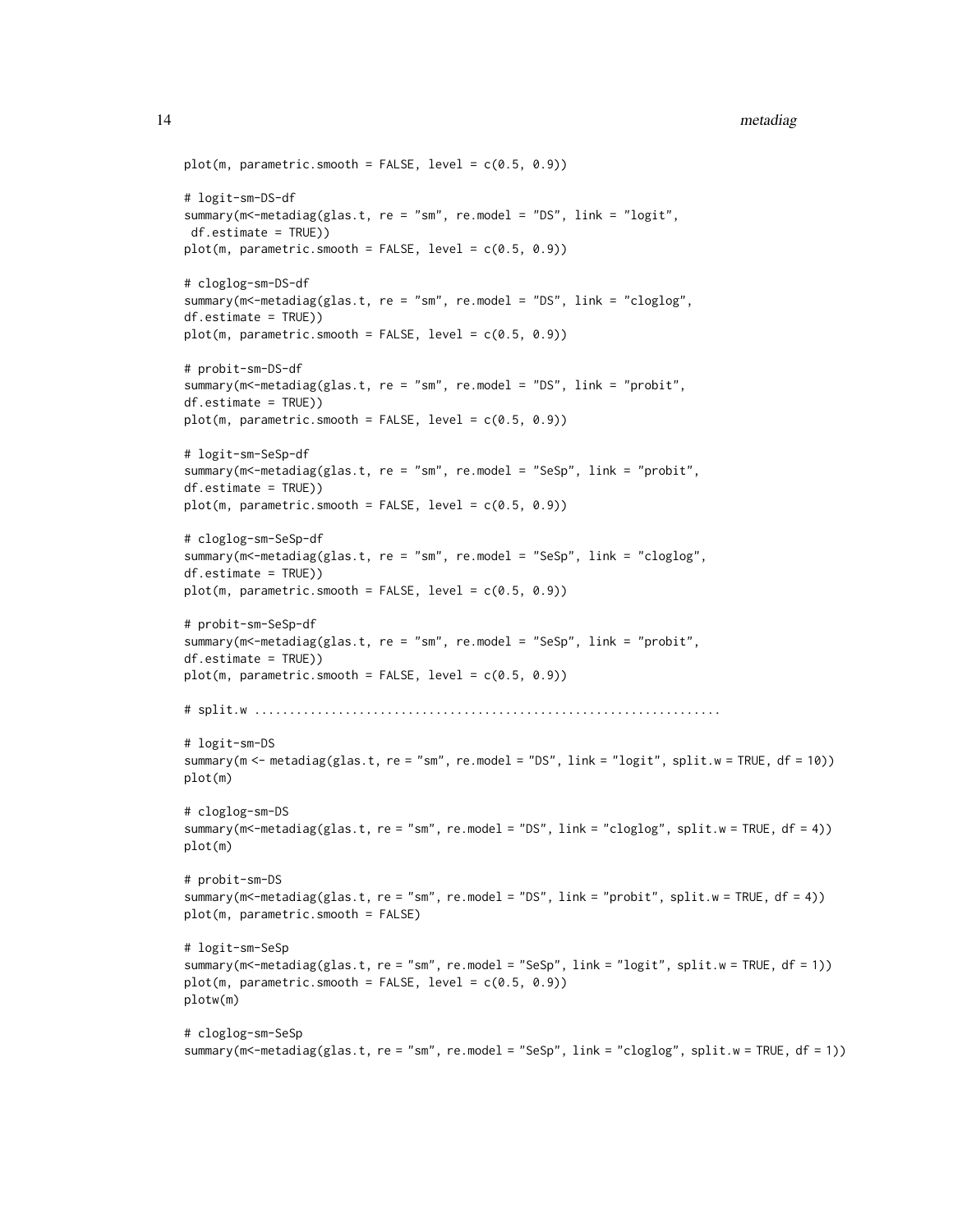```
plot(m, parametric-smooth = FALSE, level = c(0.5, 0.9))plotw(m)
# probit-sm-SeSp
summary(m<-metadiag(glas.t, re = "sm", re.model = "SeSp", link = "probit", split.w = TRUE, df = 1))
plot(m, parametric-smooth = FALSE, level = c(0.5, 0.9))plotw(m)
# logit-sm-DS-df
summary(m<-metadiag(glas.t, re = "sm", re.model = "DS", link = "logit", split.w = TRUE,
df.estimate = TRUE))
plot(m, parametric-smooth = FALSE, level = c(0.5, 0.9))plotw(m)
# cloglog-sm-DS-df
summary(m<-metadiag(glas.t, re = "sm", re.model = "DS", link = "cloglog", split.w = TRUE,
df.estimate = TRUE))
plot(m, parametric-smooth = FALSE, level = c(0.5, 0.9))plotw(m)
# probit-sm-DS-df
summary(m<-metadiag(glas.t, re = "sm", re.model = "DS", link = "probit", split.w = TRUE,
df.estimate = TRUE))
plot(m, parametric-smooth = FALSE, level = c(0.5, 0.9))plotw(m)
# logit-sm-SeSp-df
summary(m<-metadiag(glas.t, re = "sm", re.model = "SeSp", link = "probit", split.w = TRUE,
df.estimate = TRUE))
plot(m, parametric-smooth = FALSE, level = c(0.5, 0.9))plotw(m)
# cloglog-sm-SeSp-df
summary(m<-metadiag(glas.t, re = "sm", re.model = "SeSp", link = "cloglog", split.w = TRUE,
df.estimate = TRUE))
plot(m, parametric.smooth = FALSE, level = c(0.5, 0.9))
plotw(m)
# probit-sm-SeSp-df
summary(m<-metadiag(glas.t, re = "sm", re.model = "SeSp", link = "probit", split.w = TRUE,
df.estimate = TRUE))
plot(m, parametric.smooth = FALSE, level = c(0.5, 0.9))
plotw(m)
## End(Not run)
```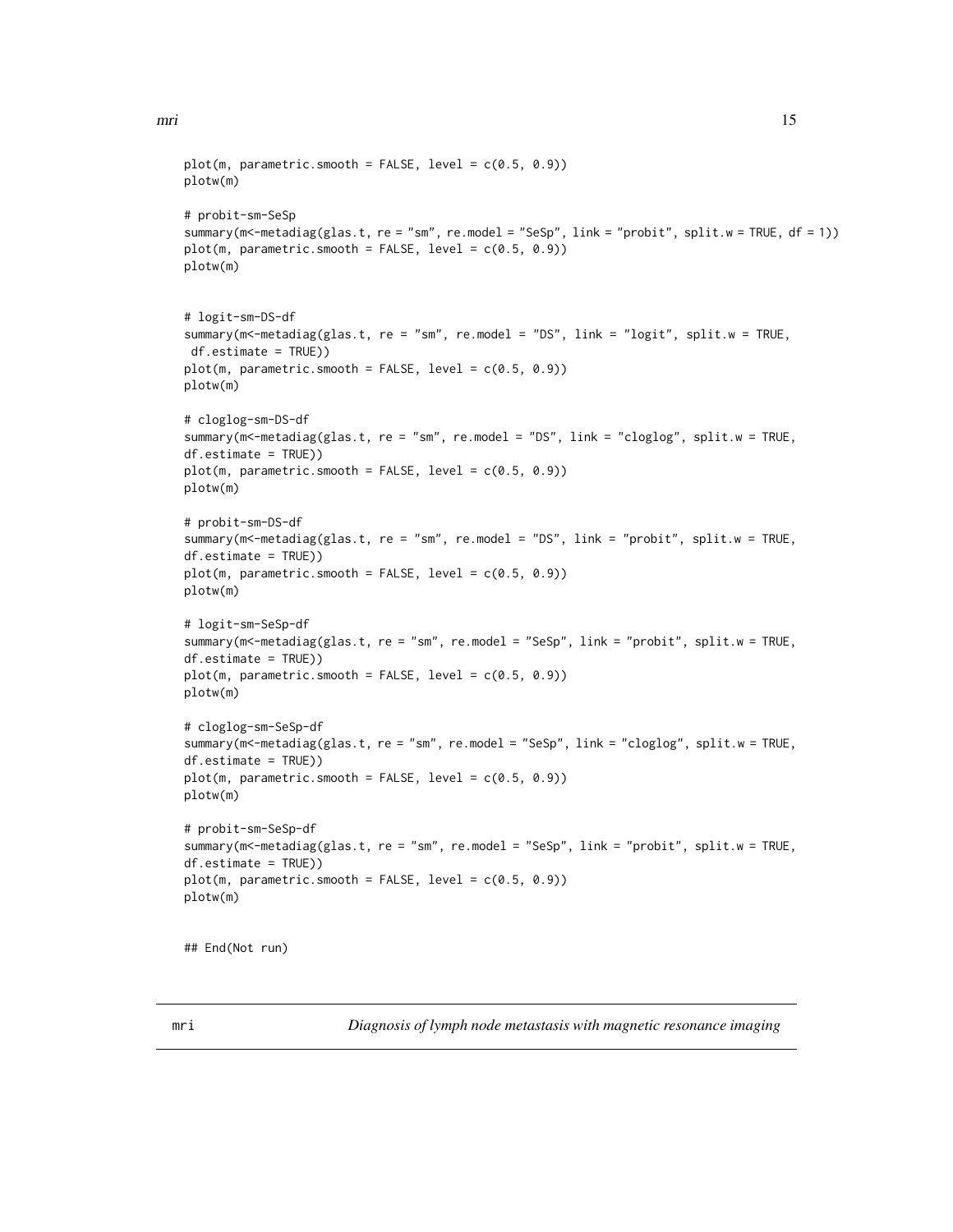#### <span id="page-15-0"></span>Description

Diagnosis of lymph node metastasis with magnetic resonance imaging

#### Format

A matrix with 10 rows and 4 columns. Each row represents study results, the columns are:

- tp true positives
- n1 number of patients with disease
- fp false positives
- n2 number of patients without disease

#### Source

The data were obtained from

Scheidler J, Hricak H, Yu KK, Subak L, Segal MR. (1997) Radiological evaluation of lymph node metastases in patients with cervical cancer: a meta-analysis. *The Journal of the American Medical Association*; 278:1096-1101.

# References

Verde P. E. (2010). Meta-analysis of diagnostic test data: A bivariate Bayesian modeling approach. *Statistics in Medicine*. 29, 3088-3102.

plot.metadiag *Generic plot function for metadiag object in bamdit*

# Description

This function plots the observe data in the ROC (Receiving Operating Charachteristics) space with the posterior predictive contours. The predictive curves are approximated using a non-parametric smoother or with a parametric model. For the parametric model the current implementation supports only a logistic link function. The marginal posterior predictive distributions are ploted outside the ROC space.

#### Usage

```
## S3 method for class 'metadiag'
plot(
 x,
  parametric.smooth = TRUE,
  level = c(0.5, 0.75, 0.95),
  limits.x = c(0, 1),limits.y = c(0, 1),kde2d.n = 25,
  color.line = "red",
```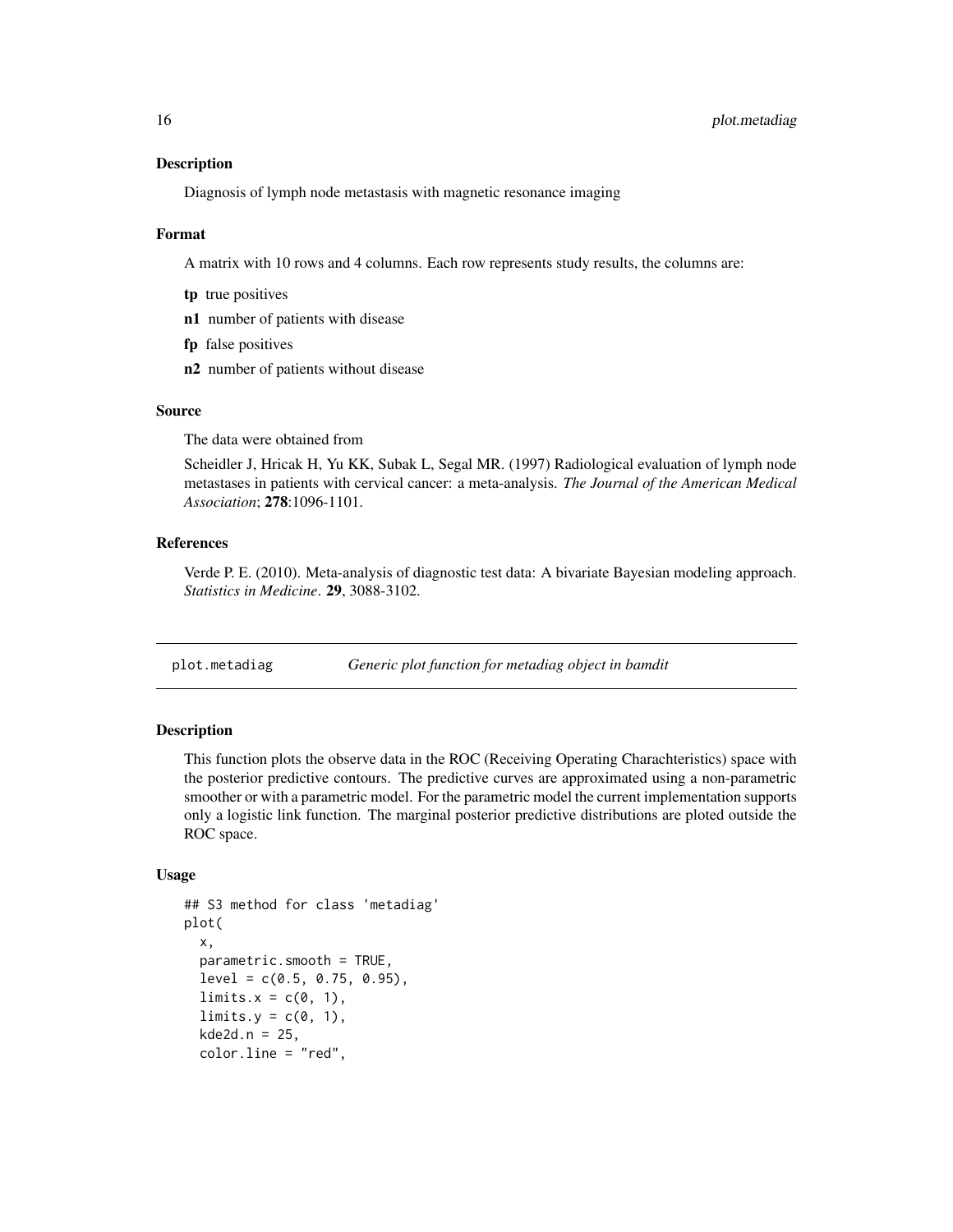# <span id="page-16-0"></span>plot.metadiag 17

```
title = paste("Posterior Predictive Contours (50%, 75% and 95%)"),
 marginals = TRUE,
 bin.hist = 30,
 color.hist = "lightblue",
 S = 500,color.pred.points = "lightblue",
 color.data.points = "blue",
  ...
\mathcal{L}
```
# Arguments

| X                 | The object generated by the metadiag function.                                                                                                         |
|-------------------|--------------------------------------------------------------------------------------------------------------------------------------------------------|
| parametric.smooth |                                                                                                                                                        |
|                   | Indicates if the predictive curve is a parametric or non-parametric.                                                                                   |
| level             | Credibility levels of the predictive curve. If parametric smooth = FALSE, then<br>the probability levels are estimated from the nonparametric surface. |
| limits.x          | Numeric vector of length 2 specifying the x-axis limits. The default value is $c(0, 0)$<br>1).                                                         |
| limits.y          | Numeric vector of length 2 specifying the x-axis limits. The default value is $c(0, 0)$<br>1).                                                         |
| kde2d.n           | The number of grid points in each direction for the non-parametric density esti-<br>mation. Can be scalar or a length-2 inter vector.                  |
| color.line        | Color of the predictive contour line.                                                                                                                  |
| title             | Optional parameter for setting a title in the plot.                                                                                                    |
| marginals         | Plot the posterior marginal predictive histograms.                                                                                                     |
| bin.hist          | Number of bins of the marginal histograms.                                                                                                             |
| color.hist        | Color of the histograms.                                                                                                                               |
| S                 | Number of predictive rates to be plotted.                                                                                                              |
| color.pred.points |                                                                                                                                                        |
|                   | Color of the posterior predictive rates.                                                                                                               |
| color.data.points |                                                                                                                                                        |
|                   | Color of the data points.                                                                                                                              |
| $\cdots$          | $\cdots$                                                                                                                                               |

# See Also

[metadiag](#page-8-1).

# Examples

## Not run: library(bamdit)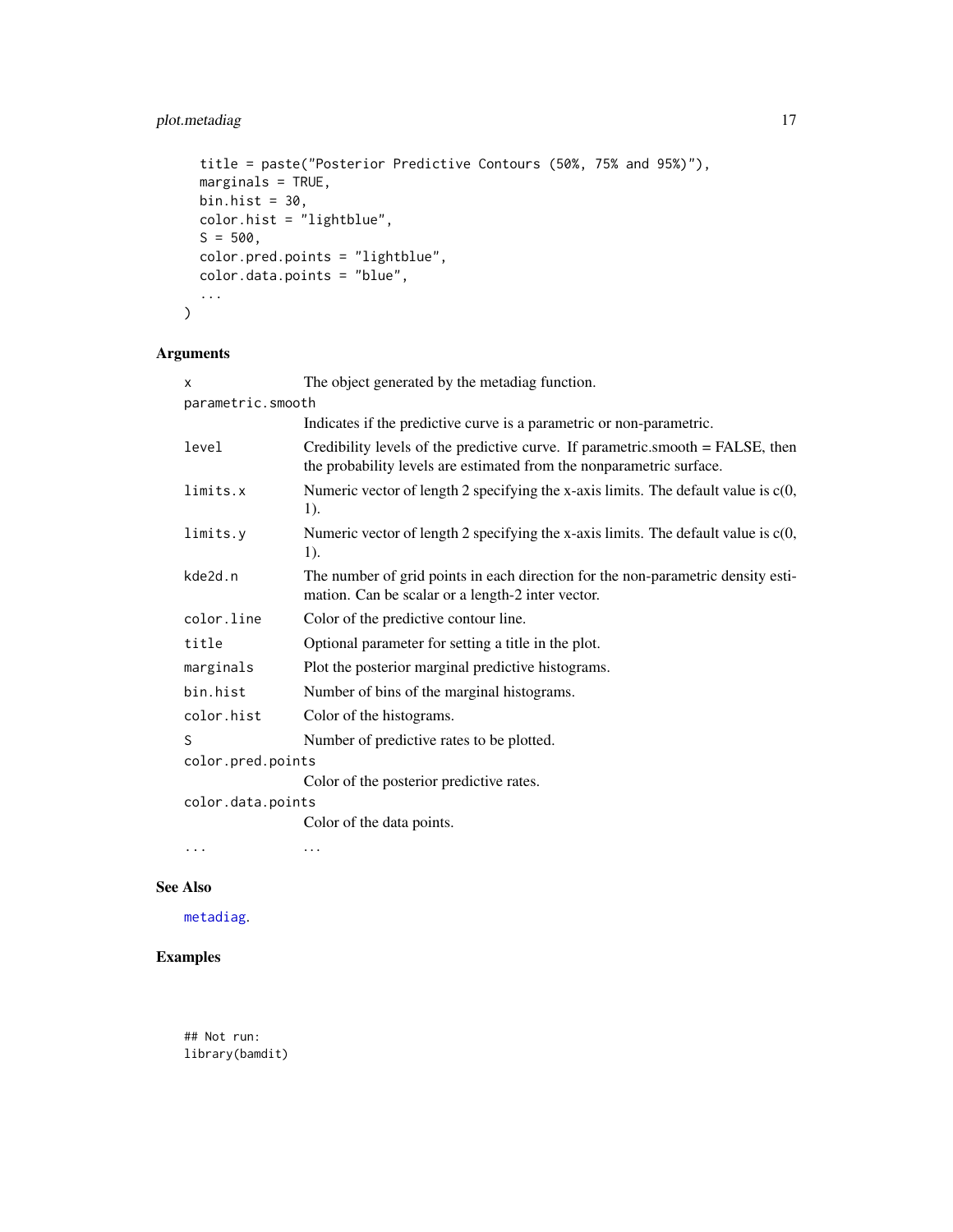```
data("glas")
glas.t <- glas[glas$marker == "Telomerase", 1:4]
glas.m1 <- metadiag(glas.t, \qquad # Data frame
                  re = "normal", # Random effects distribution
                  re.model = "DS", # Random effects on D and S
                  link = "logit", # Link function
                  sd.Fisher.rho = 1.7, # Prior standard deviation of correlation
                  nr.burnin = 1000, # Iterations for burnin
                  nr.iterations = 10000, # Total iterations
                  nr.chains = 2, # Number of chains
                  r2jags = TRUE) # Use r2jags as interface to jags
 plot(glas.m1, # Fitted model
     level = c(0.5, 0.75, 0.95), # Credibility levels
     parametric.smooth = TRUE) # Parametric curve
# Plot results: based on a non-parametric smoother of the posterior predictive rates .......
plot(glas.m1, # Fitted model
    level = c(0.5, 0.75, 0.95), # Credibility levels
    parameteric.s mooth = FALSE) # Non-parametric curve
# Using the pipe command in the package dplyr and changing some colors .......
library(dplyr)
glas.t %>%
metadiag(re = "normal", re.model ="SeSp") %>%
  plot(parametric.smooth = FALSE,
         S = 100,color.data.points = "green",
         color.pred.points = "blue",
         color.line = "black")
## End(Not run)
```
plotcompare *plotcompare*

#### Description

This function compares the predictive posterior surfaces of two fitted models.

#### Usage

plotcompare( m1, m2,

<span id="page-17-0"></span>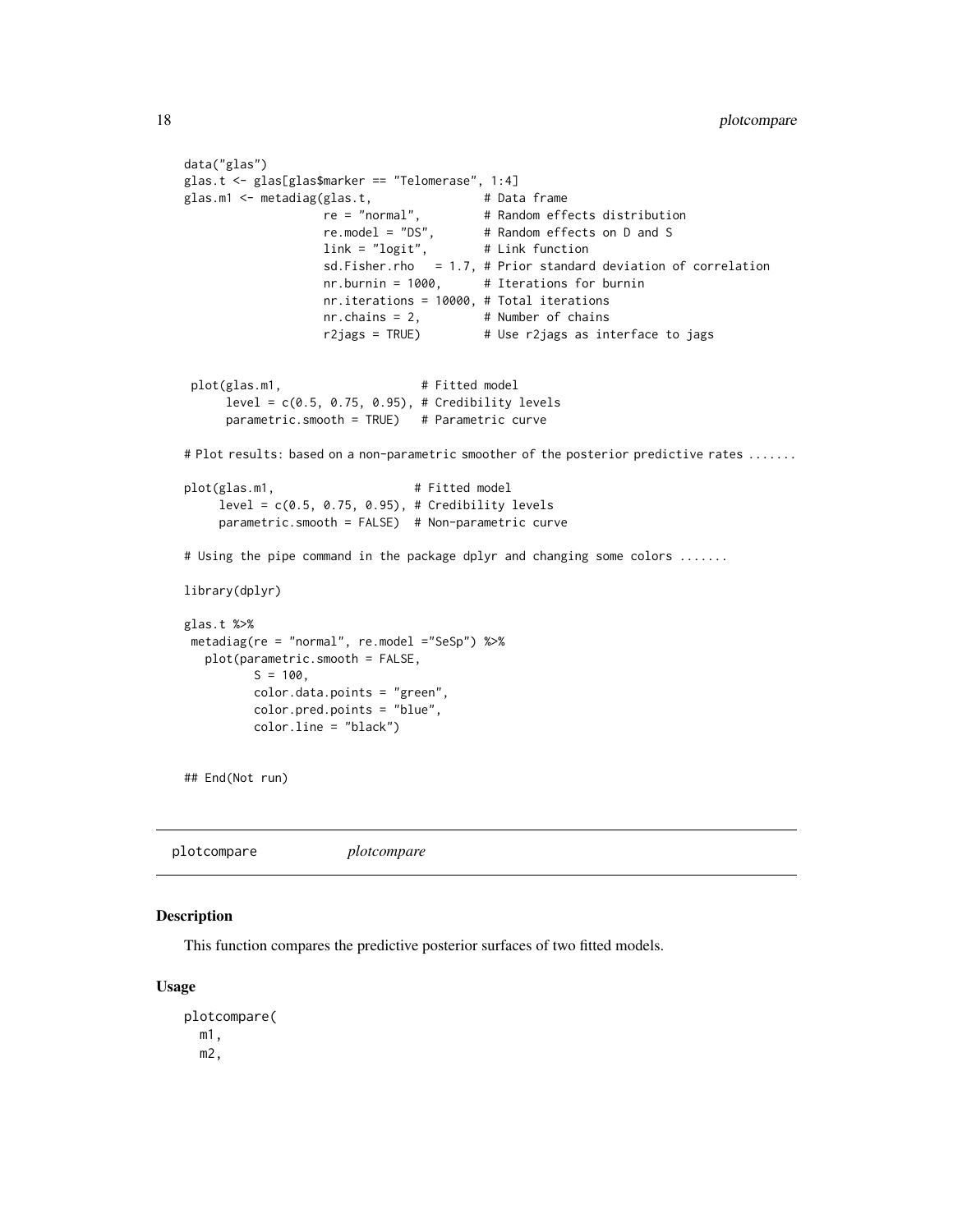# <span id="page-18-0"></span>plotcompare 19

```
level = 0.95,
title = paste("Comparative Predictive Posterior Contours"),
m1.name = "Model.1",m2.name = "Model.2",group = NULL,limits.x = c(0, 1),limits.y = c(0, 1),
group.colors = c("blue", "red")
```
#### Arguments

)

| m1             | A model fitted to the data. This is an object generated by the metadiag function.                                                         |
|----------------|-------------------------------------------------------------------------------------------------------------------------------------------|
| m <sub>2</sub> | A second model fitted to the data. This is an object generated by the metadiag<br>function.                                               |
| level          | Credibility level of the predictive curves.                                                                                               |
| title          | The title of the plot.                                                                                                                    |
| $m1$ . name    | Label of the model 1.                                                                                                                     |
| $m2$ . name    | Label of the model 2.                                                                                                                     |
| group          | An optional argument, which is a variable name indicating a group factor. This<br>argument is used to compare results from two subgroups. |
| limits.x       | A vector with the limits of the horizontal axis.                                                                                          |
| limits.y       | A vector with the limits of the vertical axis.                                                                                            |
| group.colors   | A character vector with two color names.                                                                                                  |

# See Also

[metadiag](#page-8-1).

# Examples

```
## execute analysis
## Not run:
# Comparing results from two models same data
data(glas)
glas.t <- glas[glas$marker == "Telomerase", 1:4]
glas.m1 <- metadiag(glas.t)
glas.m2 <- metadiag(glas.t, re = "sm")
plotcompare(m1 = glass.m1, m2 = glass.m2)# Comparing results from two models fitted to two subgroups of data:
# studies with retrospective design and studies with prospective design
data("ct")
ct$design = factor(ct$design, labels = c("Prospective", "Retrospective"))
```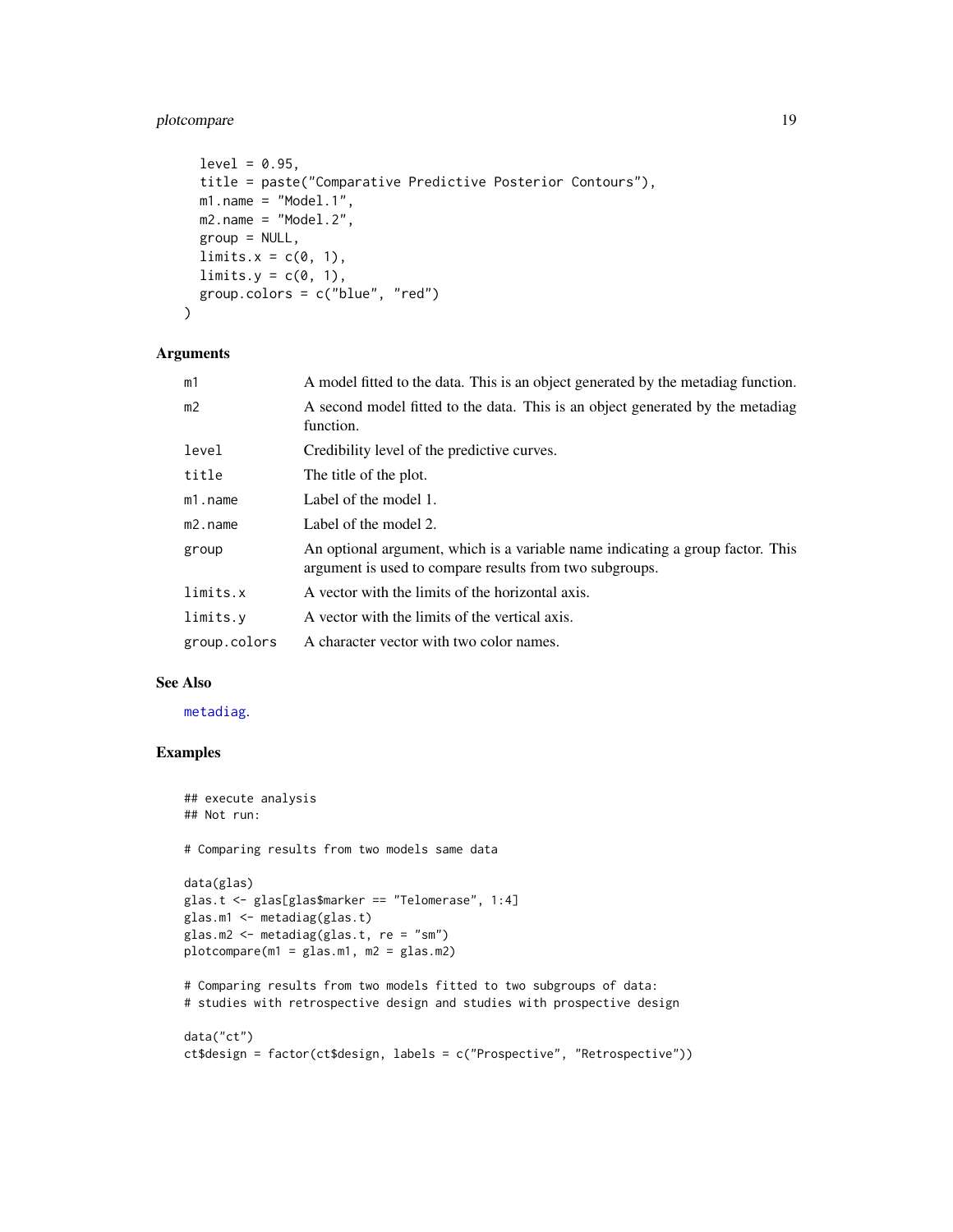```
m1.ct <- metadiag(ct[ct$design=="Prospective", ])
m2.ct <- metadiag(ct[ct$design=="Retrospective", ])
plotcompare(m1.ct, m2.ct,m1.name = "Retrospective design",
m2.name = "Prospective design",group = "design",
limits.x = c(0, 0.75), limits.y = c(0.65, 1))
```
## End(Not run)

plotdata *Basic function to plot the data of meta-analysis of diagnostic test*

#### Description

This function plots the true positive rates vs the false positive rates of each study included in the meta-analysis. Study results are displayed by circles, the diameter of each circle is proportional to the sample size of the study (or table). If subgroups are displayed each group is represented by different colours. This function use the package *ggplot2*.

#### Usage

```
plotdata(
 data,
  two.by.two = FALSE,
 group = NULL,
 x.lo = 0,
 x.up = 1,
 y.lo = 0,
 y.up = 1,alpha.p = 0.7,
 max.size = 15)
```
# Arguments

| data       | Either a data frame with at least 4 columns containing the true positives (tp),<br>number of patients with disease (n1), false positives (fp), number of patients<br>without disease $(n2)$ , or for two.by.two = TRUE a data frame where each line<br>contains the diagnostic results as a two by two table, where the column names<br>are: TP, FP, TN, FN. |
|------------|--------------------------------------------------------------------------------------------------------------------------------------------------------------------------------------------------------------------------------------------------------------------------------------------------------------------------------------------------------------|
| two.by.two | If TRUE indicates that the diagnostic results are given as: TP, FP, TN, FN.                                                                                                                                                                                                                                                                                  |
| group      | a variable name indicating a group factor                                                                                                                                                                                                                                                                                                                    |
| x.lo       | lower limit of the x-axis                                                                                                                                                                                                                                                                                                                                    |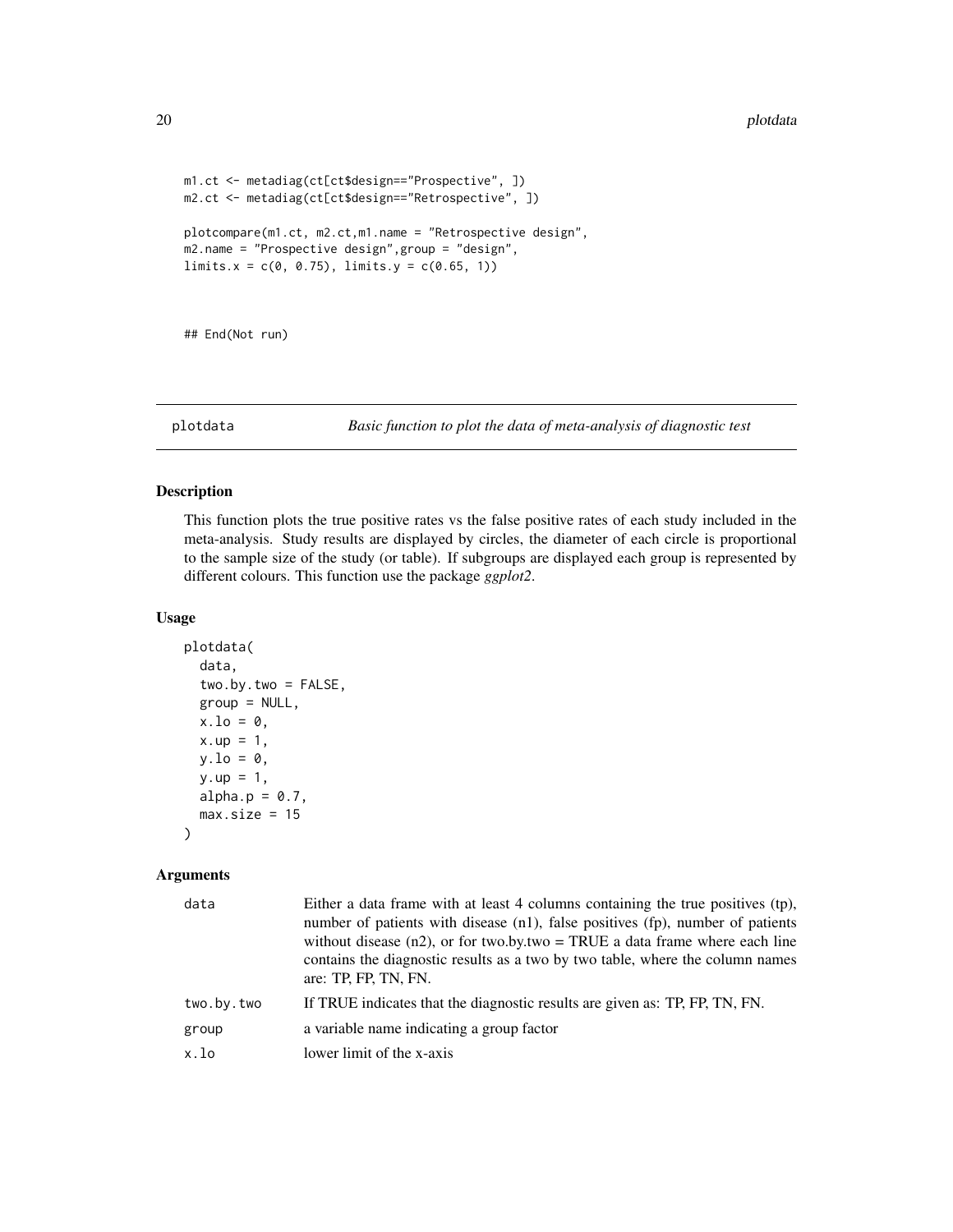#### <span id="page-20-0"></span>plotsesp 21

| x.up     | upper limit of the x-axis           |
|----------|-------------------------------------|
| y.lo     | lower limit of the y-axis           |
| y.up     | upper limit of the y-axis           |
| alpha.p  | transparency of the points          |
| max.size | scale parameter of the maximum size |

# Examples

```
## execute analysis
## Not run:
data(ct)
ct$design <- with(ct, factor(design,
           labels = c("Prospective", "Retrospective")))
plotdata(ct, # Data frame
       group = "design", # Groupping variable
       y.1o = 0.75, # Lower limit of y-axis
       x.up = 0.75, # Upper limit of x-axisalpha.p = 0.5, # Transparency of the balls
       max.size = 5 # Scale the circles
```

```
## End(Not run)
```
plotsesp *plotsesp() plot the posterior densities for Se and Sp*

# Description

plotsesp() plot the posterior densities for Se and Sp

# Usage

```
plotsesp(m, binwidth.p = 0.03, CI.level = 0.95)
```
#### Arguments

| m          | The object generated by the metadiag function.   |
|------------|--------------------------------------------------|
| binwidth.p | Histograms binwidth, default is 0.03.            |
| CI.level   | Level of the posterior interval default is 0.95. |

# See Also

[metadiag](#page-8-1).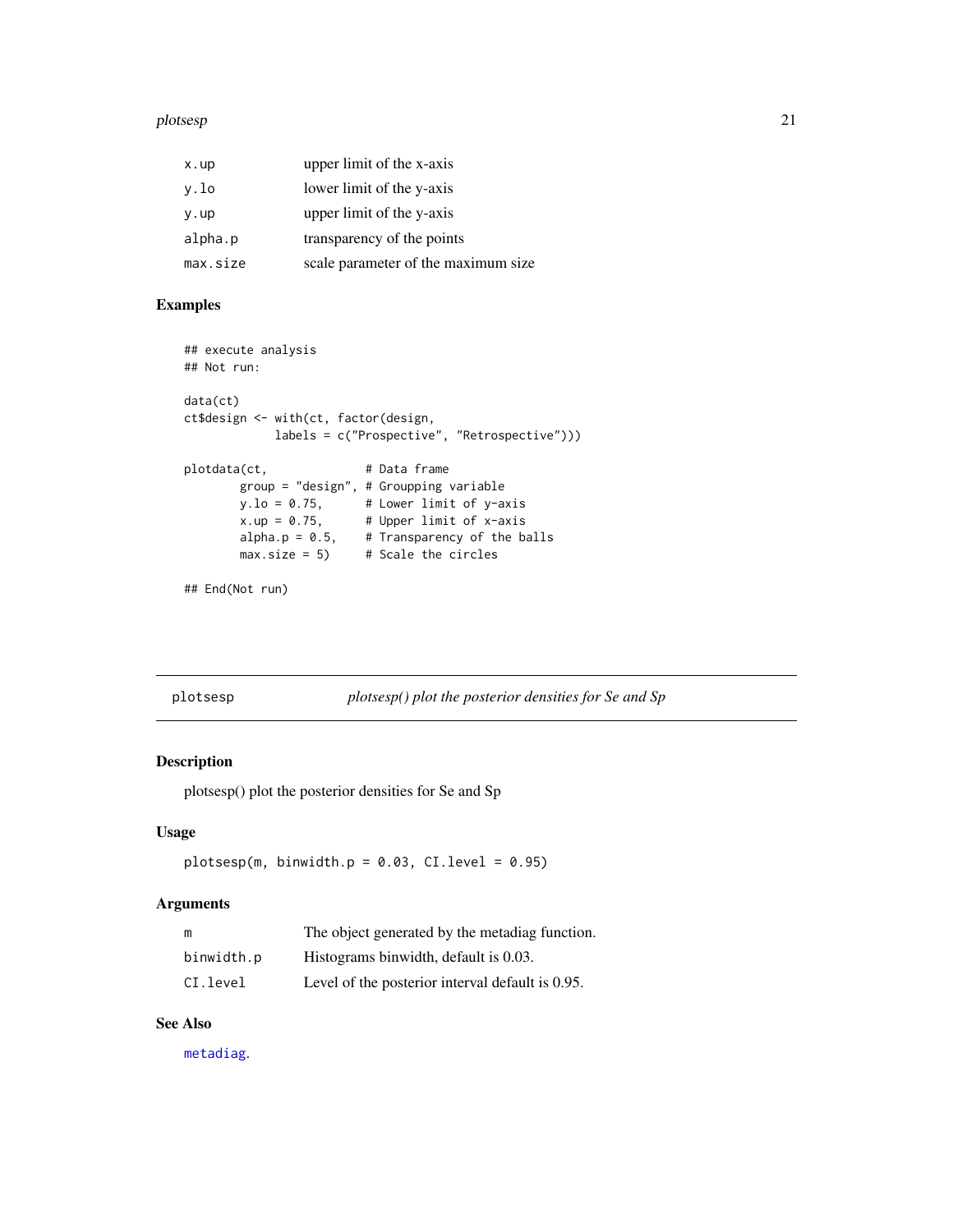#### 22 plotwing the contract of the contract of the contract of the contract of the contract of the contract of the contract of the contract of the contract of the contract of the contract of the contract of the contract of th

# Examples

```
## execute analysis
## Not run:
data(ep)
m1.ep <- metadiag(ep[,1:4])
plotsesp(m = m1.ep)
## End(Not run)
```
# plotw *Plot for the conflict of evidence parameters w1 and w2*

# Description

Conflict of evidence plot: this plot displays the posterior distribution of the study's weights w1 and w1. These weights indicate potential conflict of evidence of the studies. The weight w1 indicates deviations with respect to the specificity and w2 to the sensitivity.

# Usage

```
plotw(
  m,
  group = NULL,title = "Posterior quantiles (25%, 50%, 75%)",
  group.colors = c("blue", "red")
)
```
# Arguments

| m            | The object generated by metadiag. The model object must be fitted with the<br>options: $re = "sm"$ and split. $w = TRUE$ . |
|--------------|----------------------------------------------------------------------------------------------------------------------------|
| group        | An optional argument which is a variable name indicating a group factor. If set,<br>then the plot is colored by groups.    |
| title        | The title of the plot.                                                                                                     |
| group.colors | A character vector with two color names.                                                                                   |

# See Also

[metadiag](#page-8-1).

<span id="page-21-0"></span>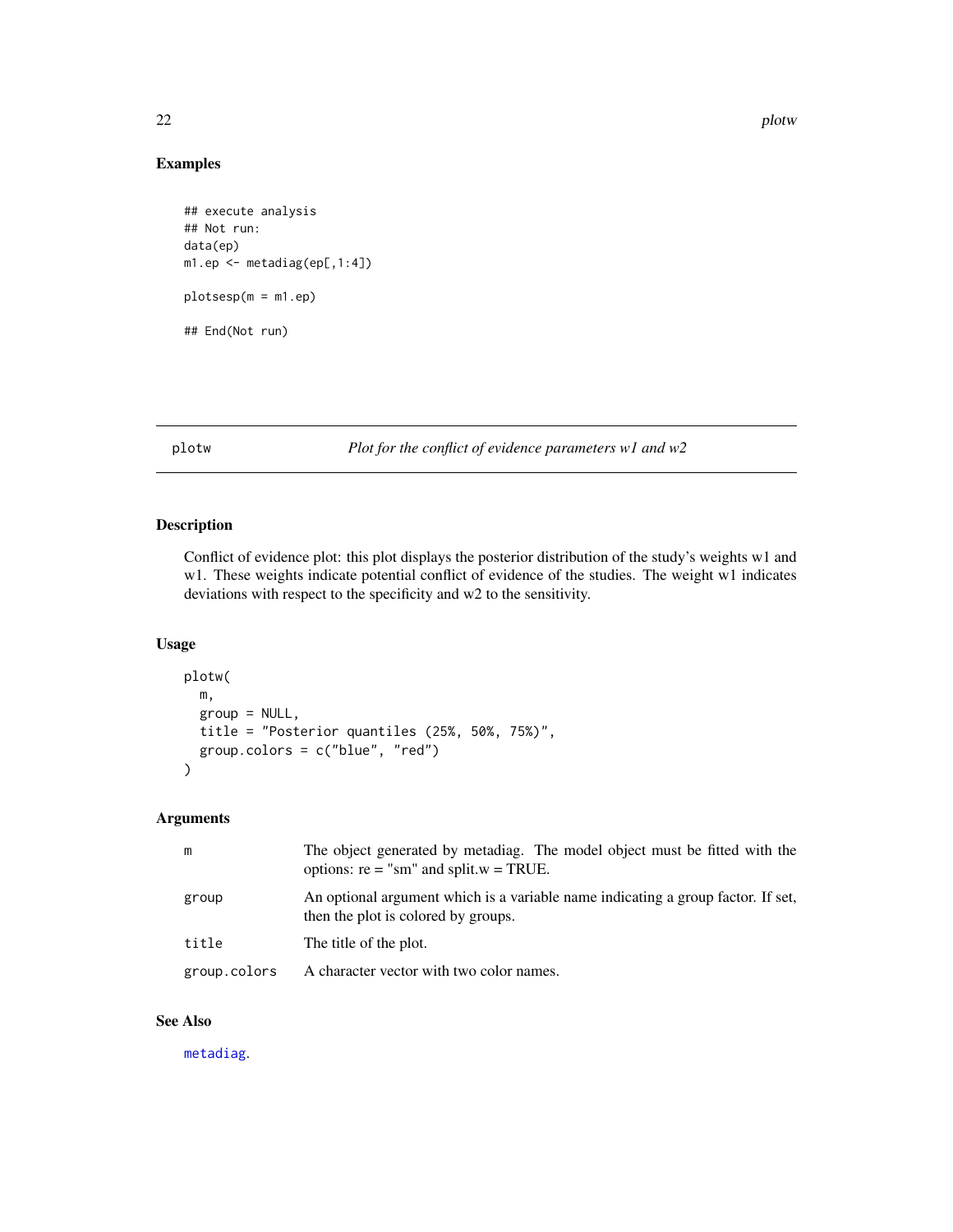# <span id="page-22-0"></span>print.metadiag 23

# Examples

```
## execute analysis
## Not run:
data(ep)
ep$design = factor(ep$d1,labels = c("prospective", "retrospective"))
m.ep <- metadiag(ep, re = "sm", re.model = "SeSp",
                split.w = TRUE,df.estimate = TRUE)
plotw(m.ep)
#Relationship between conflict and study design
plotw(m.ep, group = "design")
## End(Not run)
```
print.metadiag *Generic print function for metadiag object in bamdit*

# Description

Generic print function for metadiag object in bamdit

### Usage

## S3 method for class 'metadiag' print(x, digits =  $3, ...$ )

# Arguments

|          | The object generated by the function metadiag.                    |
|----------|-------------------------------------------------------------------|
| digits   | The number of significant digits printed. The default value is 3. |
| $\cdots$ | .                                                                 |

rapt *Systematic reviews of clinical decision tools for acute abdominal pain*

### Description

This data frame corresponds to 13 clinical studies reporting the accuracy of doctors added with decision tools.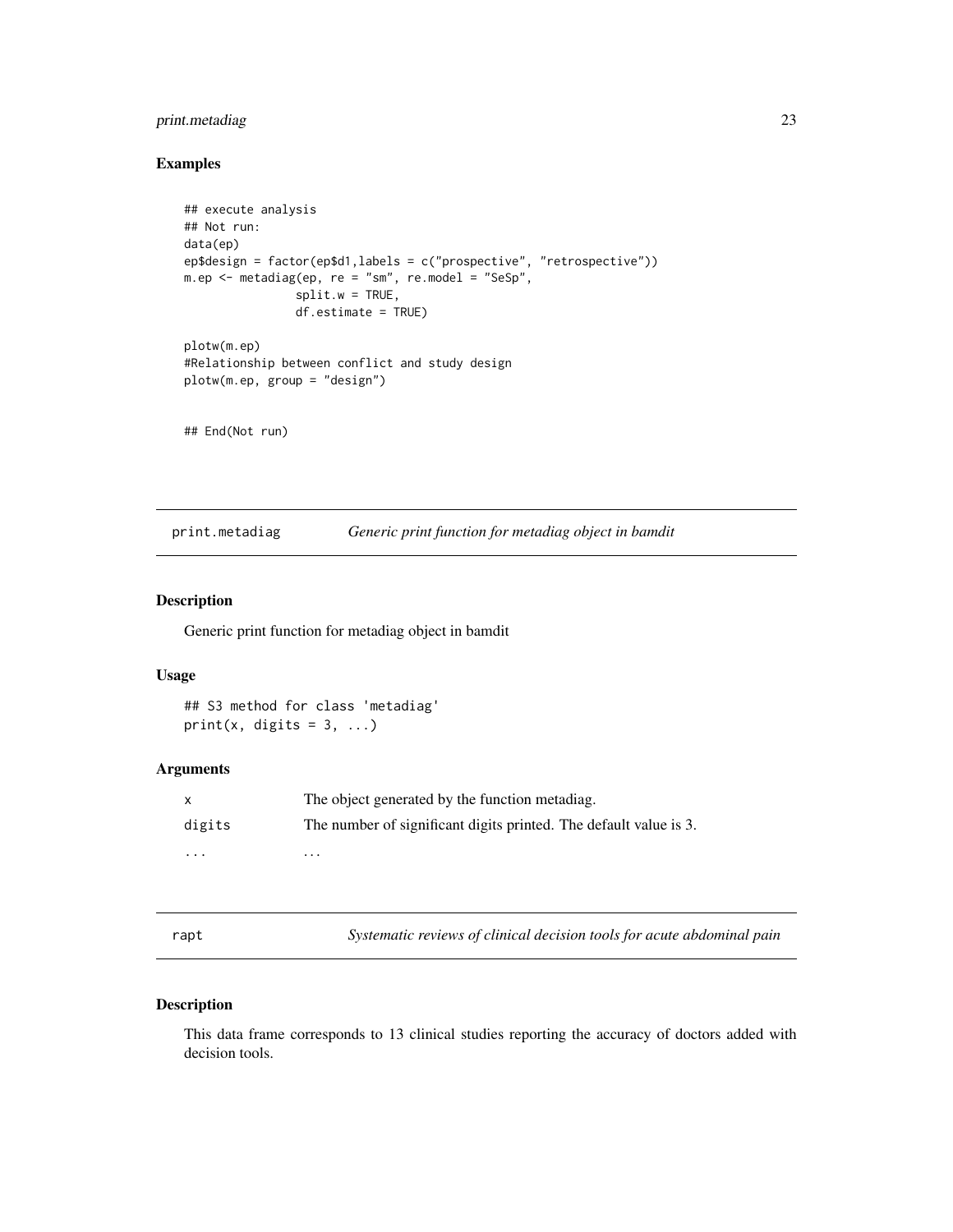<span id="page-23-0"></span>A data frame with 13 rows and 13 columns. Each row represents study results, the columns are:

Author Name of the first author and year of publication

tp.dr Number of true positive cases for unadded doctors.

fp.dr Number of false positive cases for unadded doctors.

fn.dr Number of false negative cases for unadded doctors.

tn.dr Number of true negative cases for unadded doctors.

tp.tools Number of true positive cases for doctors with decision tools.

fp.tools Number of false positive cases for doctors with decision tools.

fn.tools Number of false negative cases for doctors with decision tools.

tn.tools Number of true negative cases for doctors with decision tools.

tool Diagnostic tool.

**n.dr** Total number of cases for unadded doctors.

**n.tools** Total number of cases for doctors with decision tools.

design Study design.

# Details

This data frame contains results of diagnostic accuraccy of 13 studies which reported comparison of sensitivity and specificity between doctors using diagnostic tools vs doctors without decision tools.

#### Source

Health Technol Assess. 2006 Nov;10(47):1-167, iii-iv. Systematic reviews of clinical decision tools for acute abdominal pain. Liu JL1, Wyatt JC, Deeks JJ, Clamp S, Keen J, Verde P, Ohmann C, Wellwood J, Dawes M, Altman DG.

#### References

Health Technol Assess. 2006 Nov;10(47):1-167, iii-iv. Systematic reviews of clinical decision tools for acute abdominal pain. Liu JL1, Wyatt JC, Deeks JJ, Clamp S, Keen J, Verde P, Ohmann C, Wellwood J, Dawes M, Altman DG.

safdar05 *Diagnosis of Intravascular Device-Related Bloodstream Infection*

#### **Description**

Outcome of individual studies evaluating intravascular device-related bloodstream infection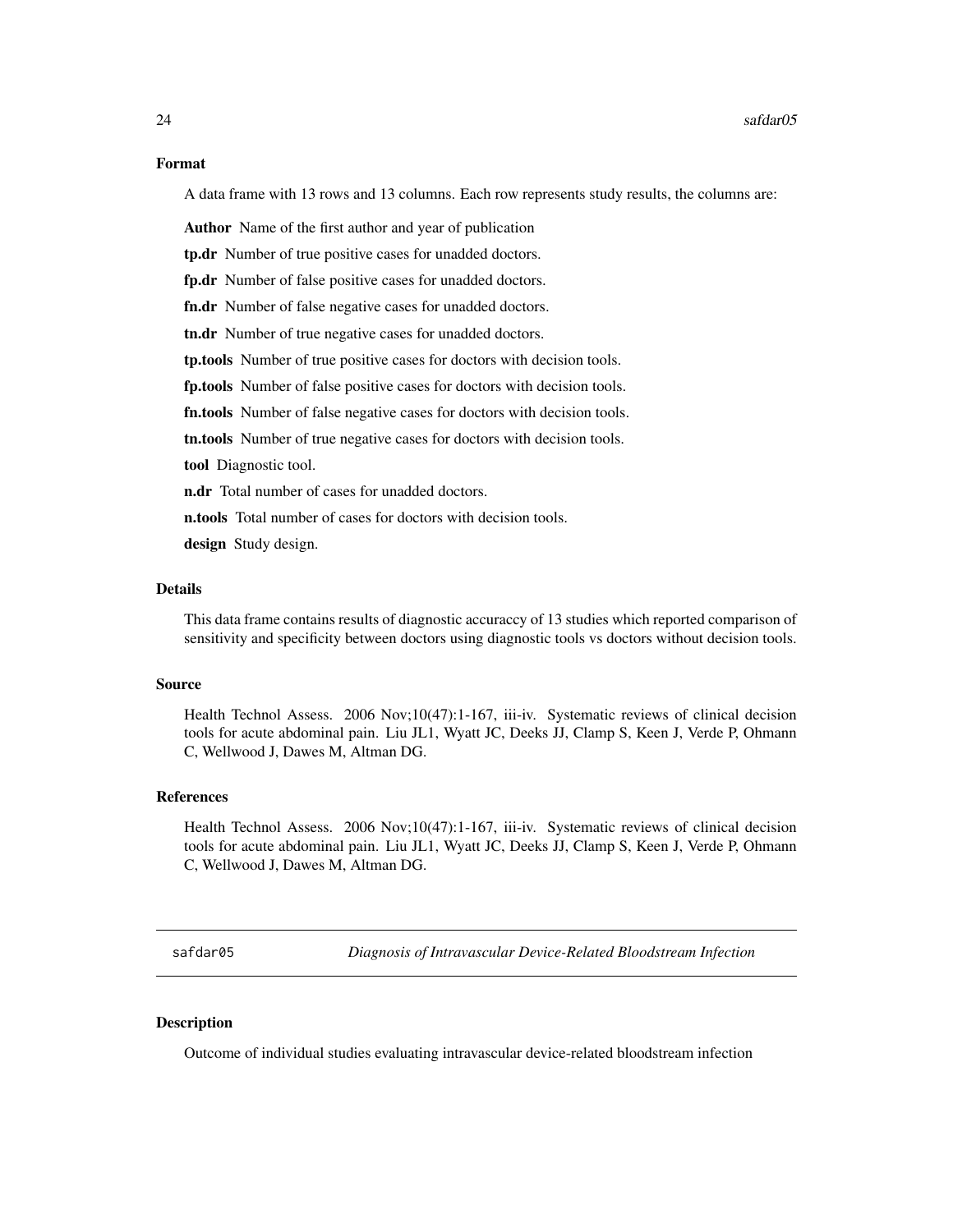#### <span id="page-24-0"></span>scheidler 25 auch dem 25 auch dem 25 auch dem 25 auch dem 25 auch dem 25 auch dem 25 auch dem 25 auch dem 25 au

#### Format

A matrix with 78 rows and 8 columns. Each row represents study results, the columns are:

tp number of true positives.

n1 number of patients with disease.

fp number of false positives.

n2 number of patients without disease.

author first author of the study.

year publication date.

technique diagnostic technique used in the study.

duration duration of catheterization: short term or long term or both.

#### Source

The data were obtained from

Safdar N, Fine JP, Maki DG. (2005) Meta-analysis: methods for diagnosing intravascular devicerelated bloodstream infection. *Ann Intern Med.*; 142:451-66.

| scheidler | Radiological evaluation of lymph node metastases in patients with cer- |
|-----------|------------------------------------------------------------------------|
|           | vical cancer: a meta-analysis.                                         |

# Description

This data frame summarizes the tables 1-3 of Scheidler et al. 1997.

# Format

A matrix with 46 rows and 7 columns. Each row represents study results, the columns are:

- tp true positives.
- n1 number of patients with disease.
- fp false positives.
- n2 number of patients without disease.
- author first author of the study.
- year publication date.
- test test method used in the study.

#### Source

The data were obtained from

Scheidler J, Hricak H, Yu KK, Subak L, Segal MR. (1997) Radiological evaluation of lymph node metastases in patients with cervical cancer: a meta-analysis. *The Journal of the American Medical Association*; 278:1096-1101.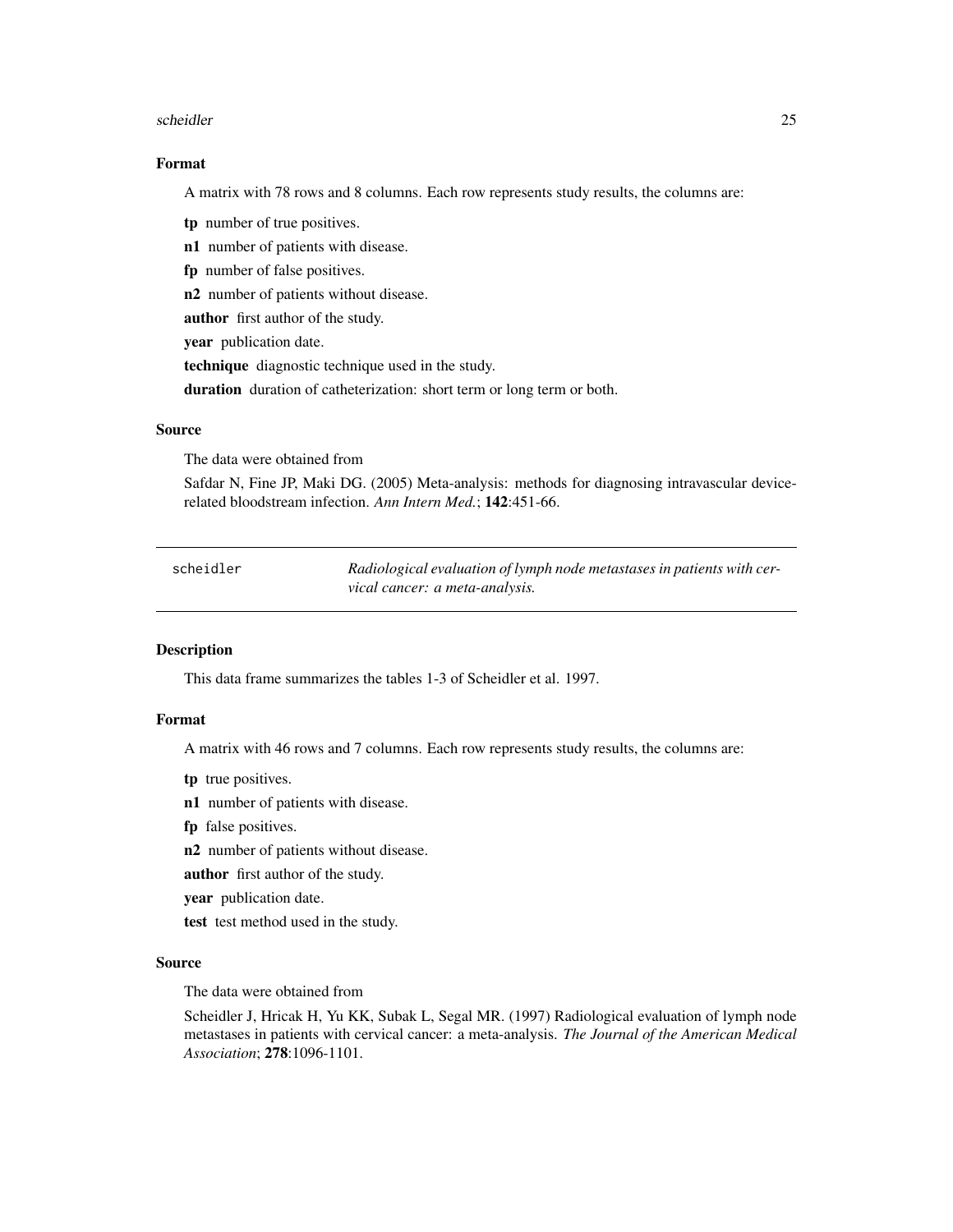#### <span id="page-25-0"></span>References

Verde P. E. (2010). Meta-analysis of diagnostic test data: A bivariate Bayesian modeling approach. *Statistics in Medicine*. 29, 3088-3102.

skin *Accuracy of Computer-Aided Diagnosis of Melanoma: A Metaanalysis.*

#### **Description**

This data frame contains results 70 studies investigated computer-aided diagnosis of melanoma

#### Format

A matrix with 70 rows and 15 columns. Each row represents a study's results, the columns are:

"TP" number of true positives.

"TN" number of ture negatives.

"FP" number of false positives.

"FN" number of false negative.

"study\_ID" Study identification

"test\_set\_source" Public or propietary.

"method" Diagnostic technique used in the study: computer vision; deep learning or hardwarebased.

"test\_set\_independent" yes or no.

"SAMPLE\_SELECTION\_BR" QUADAS-2, Patient selection bias.

"INDEX\_TEST\_BR" QUADAS-2, Index test description/application bias.

"REFERENCE\_STANDARD\_BR" QUADAS-2, Reference standard bias.

"FLOW\_AND\_TIMING\_BR" QUADAS-2, Patient flow and timing bias.

"SAMPLE\_SELECTION\_AP QUADAS-2, Patient selection bias.

"INDEX\_TEST\_AP" QUADAS-2, Index test description/application bias.

"REFERENCE\_STANDARD\_AP" QUADAS-2, Reference standard bias.

#### Source

The data were obtained from

Dick V, Sinz C, Mittlböck M, Kittler H, Tschandl P. Accuracy of Computer-Aided Diagnosis of Melanoma: A Meta-analysis. JAMA Dermatol. 2019 Nov 1;155 11:1291-1299. doi: 10.1001/jamadermatol.2019.1375. PMID: 31215969; PMCID: PMC6584889.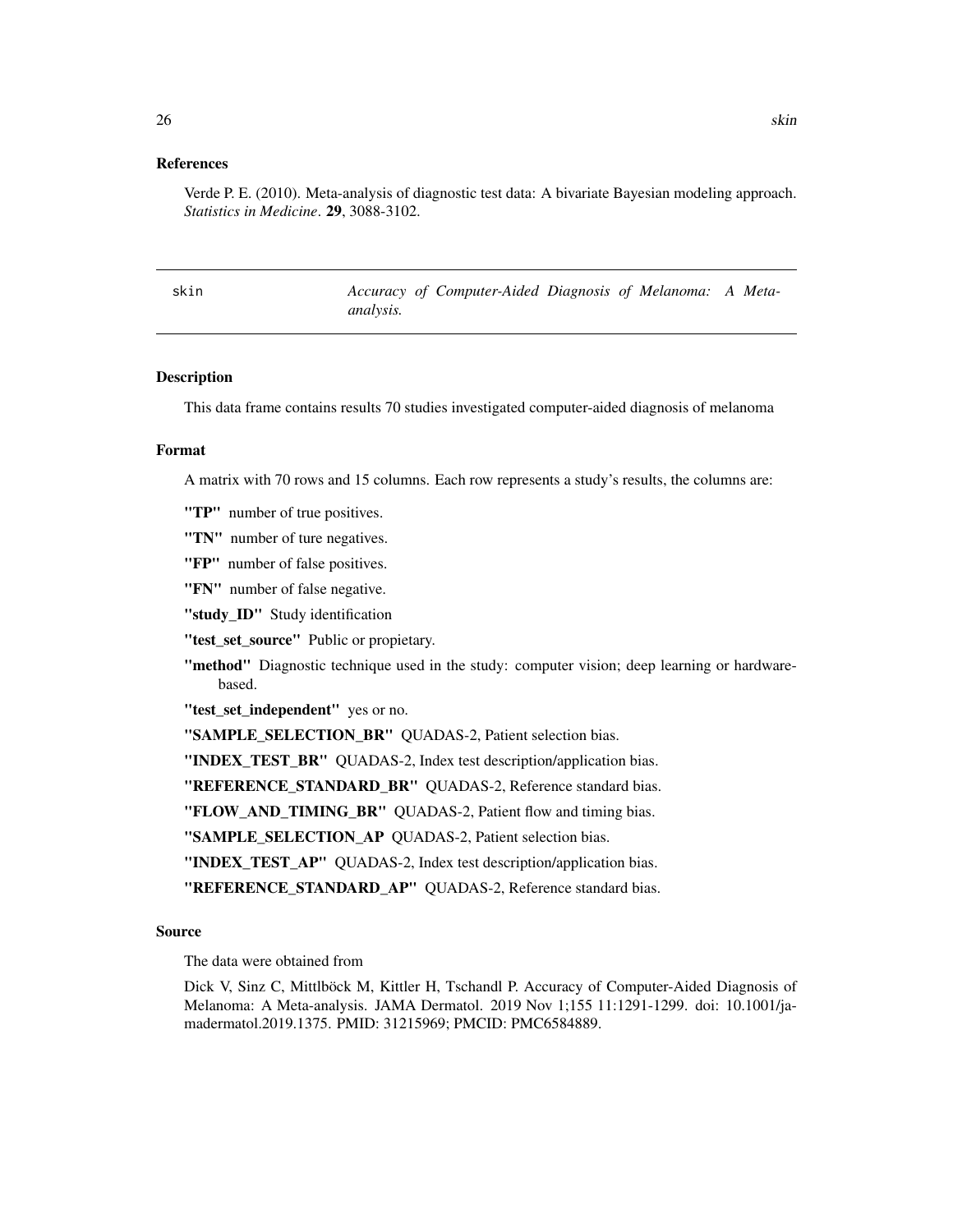<span id="page-26-0"></span>summary.metadiag *Generic summary function for metadiag object in bamdit*

# Description

Generic summary function for metadiag object in bamdit

# Usage

```
## S3 method for class 'metadiag'
summary(object, digits = 3, ...)
```
# Arguments

| object                  | The object generated by the metadiag function.                    |
|-------------------------|-------------------------------------------------------------------|
| digits                  | The number of significant digits printed. The default value is 3. |
| $\cdot$ $\cdot$ $\cdot$ | .                                                                 |